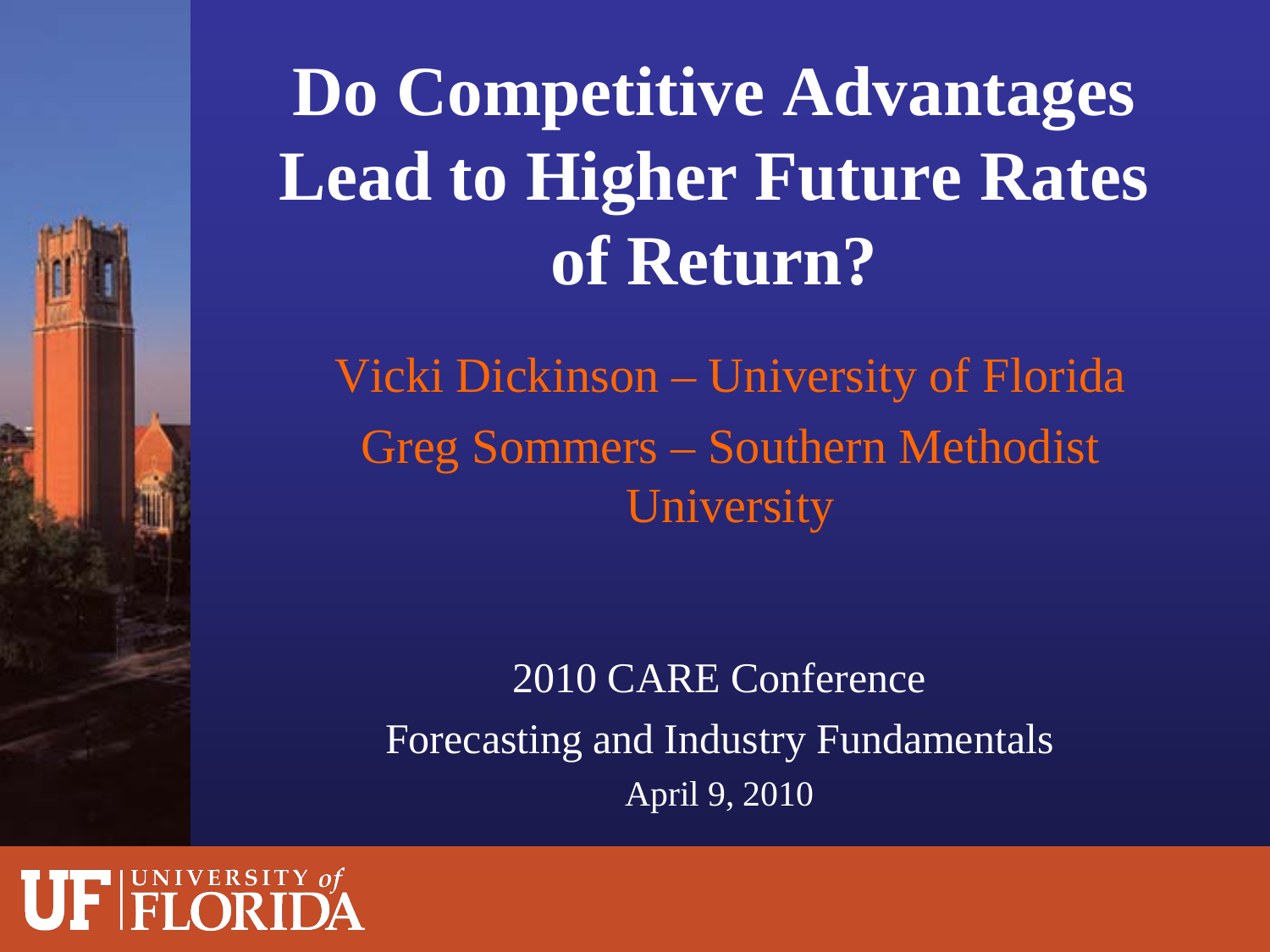## **Research Questions**

- What is a competitive advantage?
- Do competitive advantages lead to increased future profitability?
- Using ex-post realizations of profitability, we measure success of competitive advantages as:
	- Explanatory power
	- Persistence

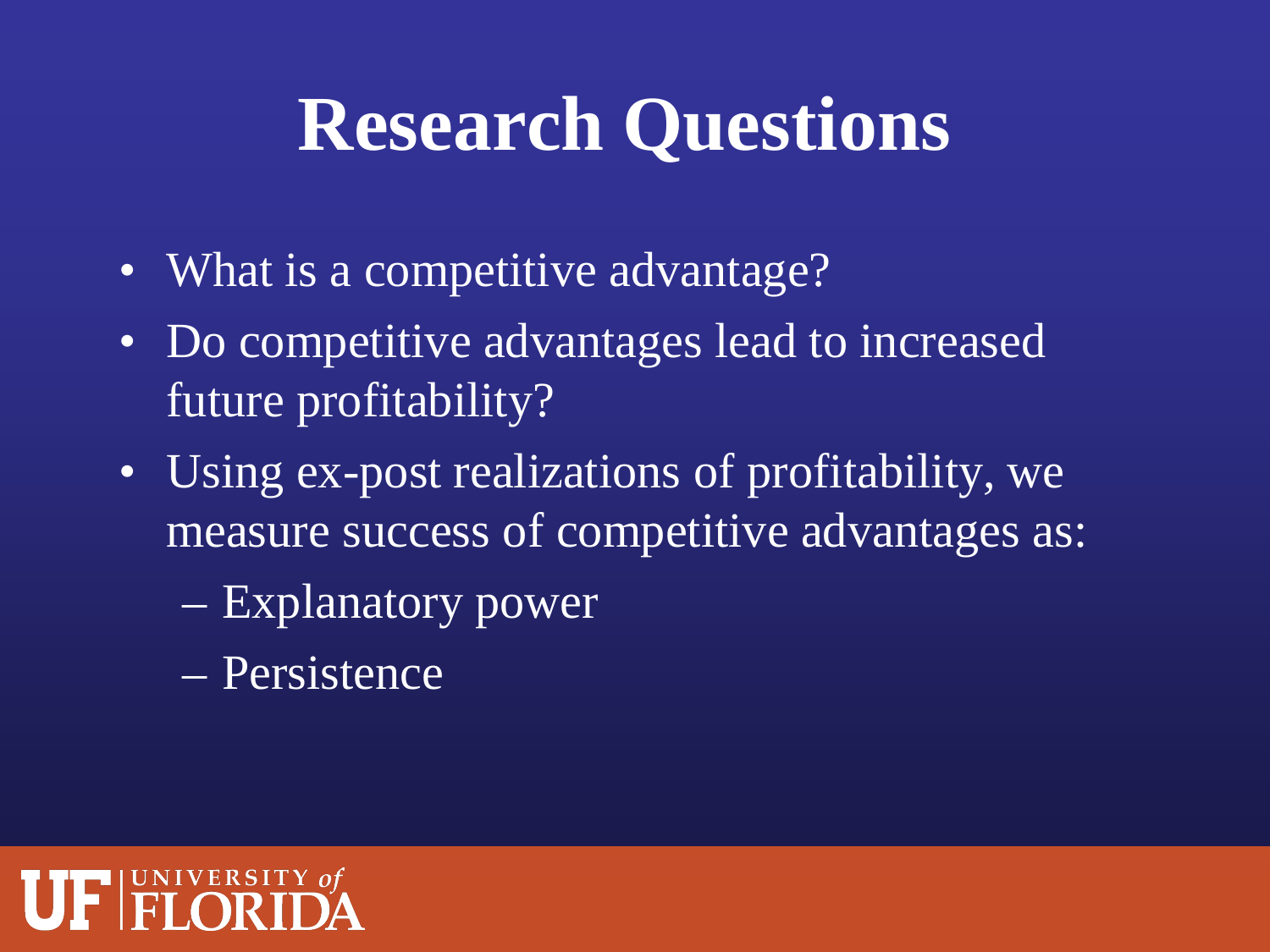# **Why is It Important?**

- Managerial decision-making
	- Where should the firm concentrate its resources and effort?
- Analysis context
	- Examining the behavior of operating income by competitive advantages refines the predictive value of its components
		- Steady state versus positive/negative growth rates (implications for truncation period)
		- Important for both equity investors and creditors

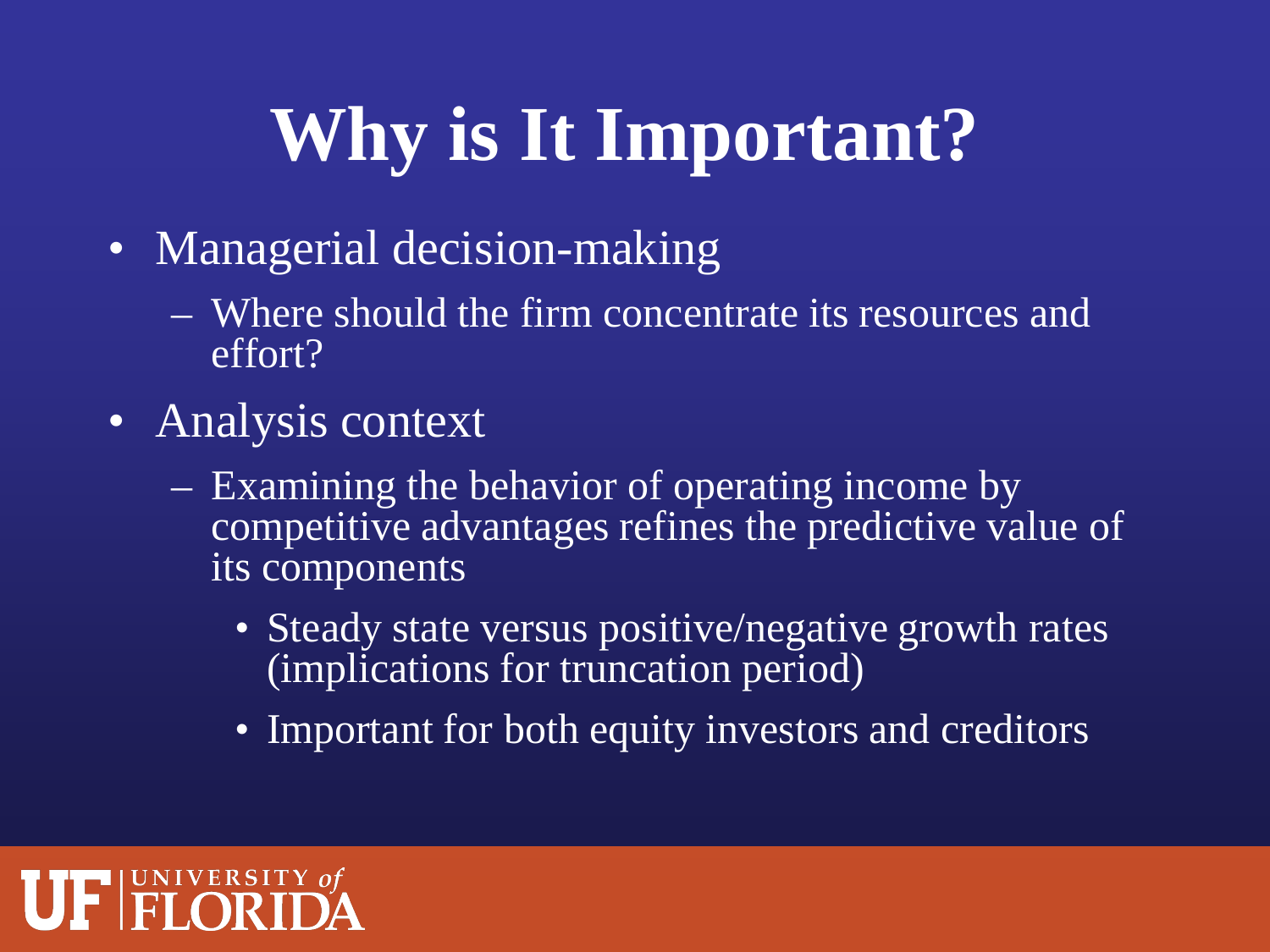### **Competitive Advantage Candidates**

### • Traditional

- Economies of Scale
- Product Differentiation
- Innovation
- Capital Requirements
- Expanded
	- Power over Suppliers
	- Power over Customers
	- Credible Threat of Expected Retaliation (financial flexibility)

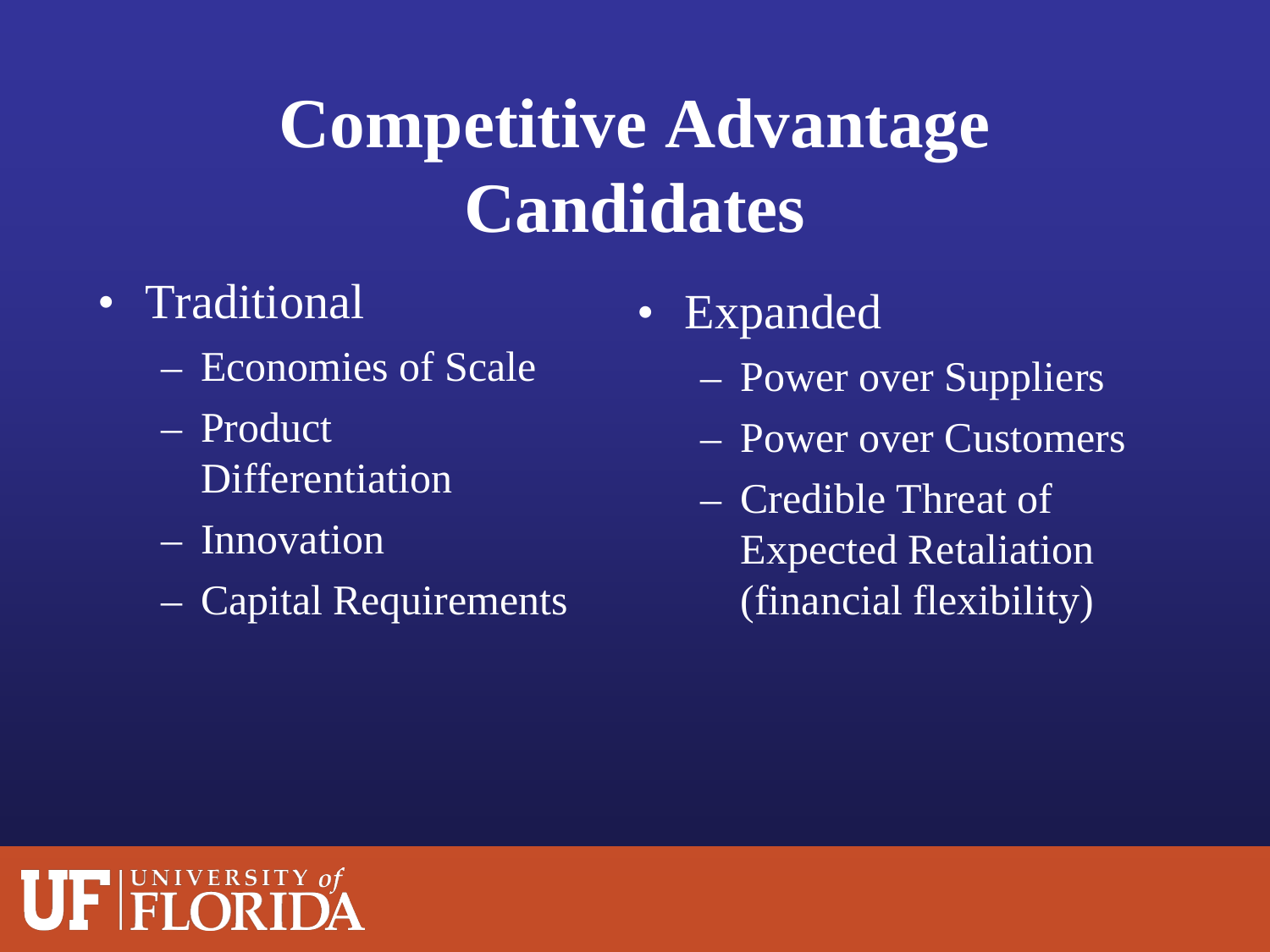# **Particulars**

### • Profitability

- Return on Net Operating Assets (RNOA)
- Adjust for Risk
- Within Industry Analysis
- Study mean effects and condition on level of competitive advantage effort to study over-time effects
- One-year and five-years ahead horizon
- Sample
	- 1972 to 2003
	- 65,220 firm-year observations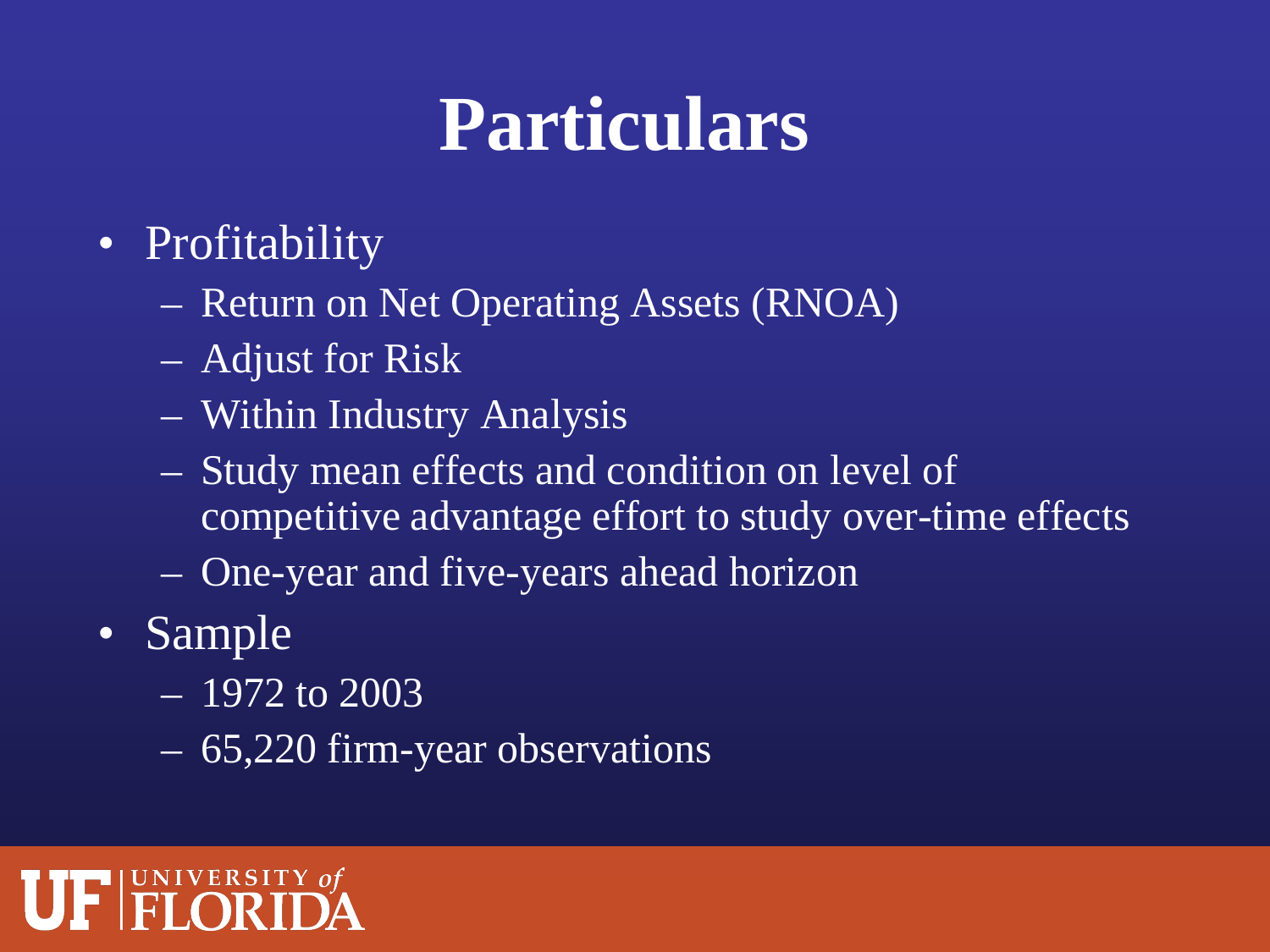### **Overview of Results**

- Largest returns come from power over suppliers and the credible threat of expected retaliation
	- Result in a 3% risk- and industry-adjusted RNOA premium even after 5 years
- Bargaining power over customers results in modest long-term gains
- Traditional advantages such as product differentiation, innovation and capital intensity are not effective at protecting future profitability

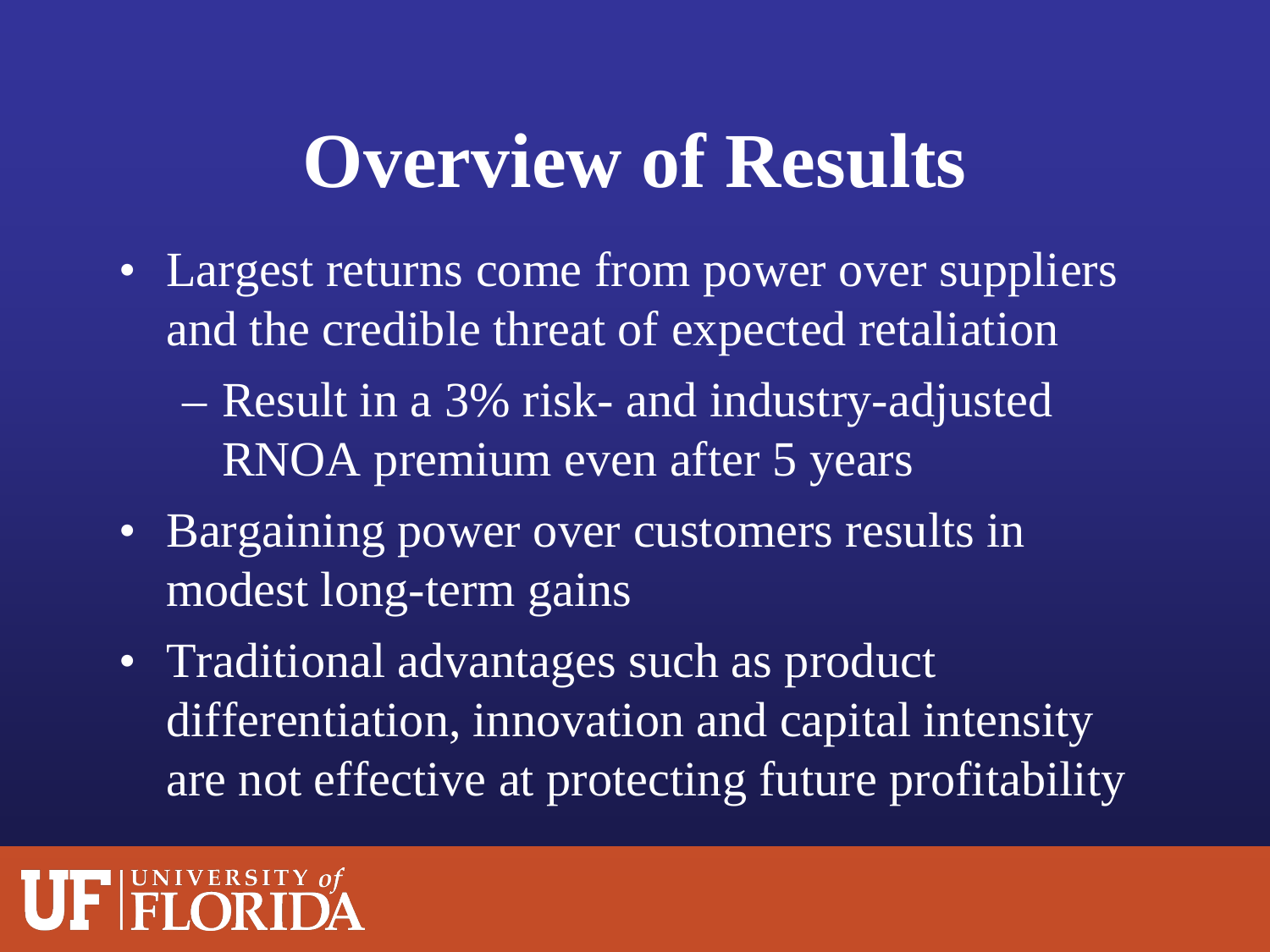## **Return on Net Operating Assets (RNOA)**

- Measure of operating profitability (Nissim and Penman 2001)
	- Shown to be more relevant for forecasting future profitability than ROE or ROA (Fairfield et al 1996)
- Effects of financial leverage are eliminated
	- Zero NPV activities that cannot be a sustainable source of profitability

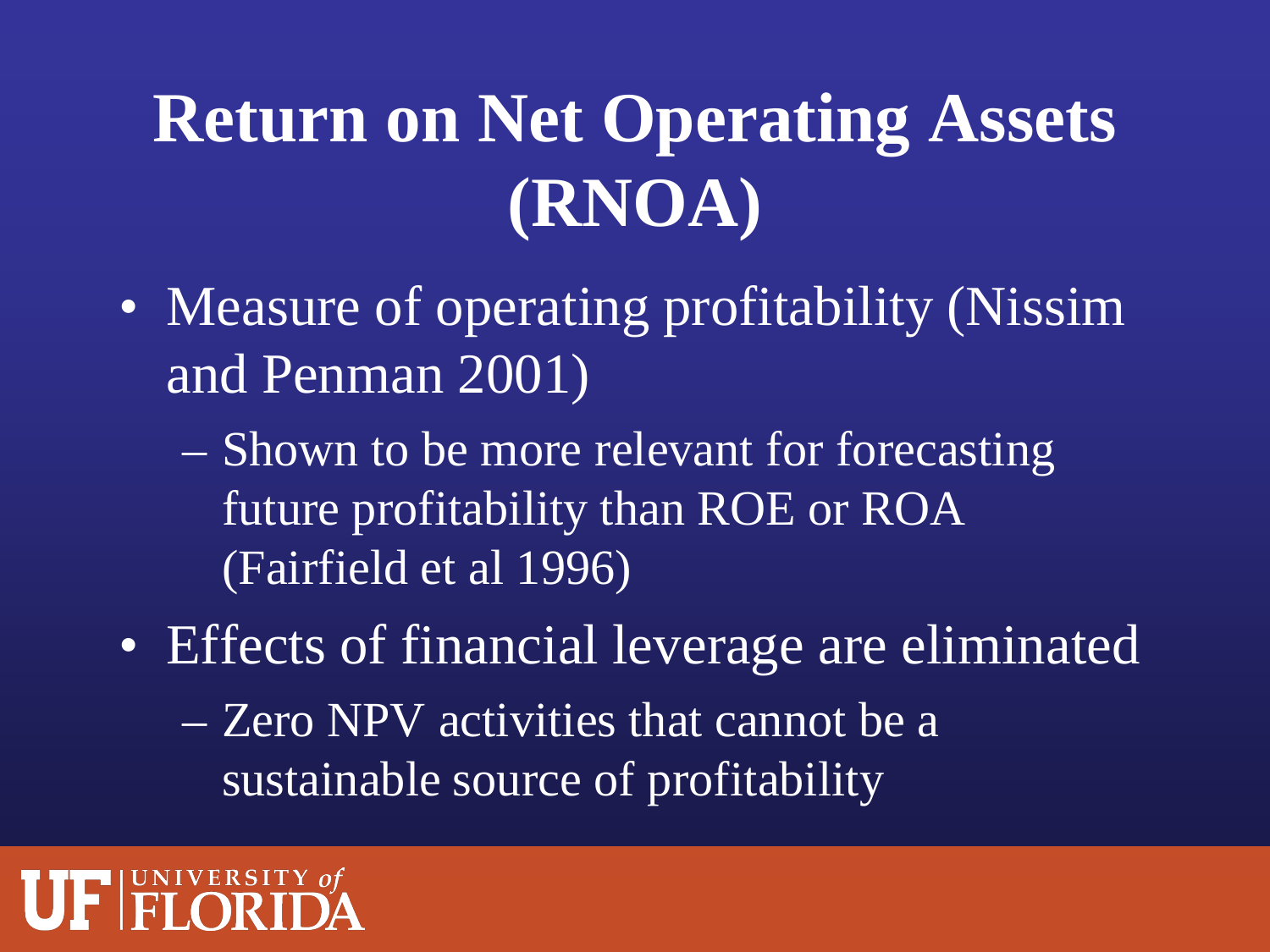## **Risk-Adjusted Profitability**

- Differences in risk among firms may contribute to the level of profitability needed to generate a "normal" return or to non-convergence of profitability over time
- Important to "risk-adjust" profitability to separate differences in risk from effects of competitive advantages
	- Risk-adjustment process is innovation in this paper

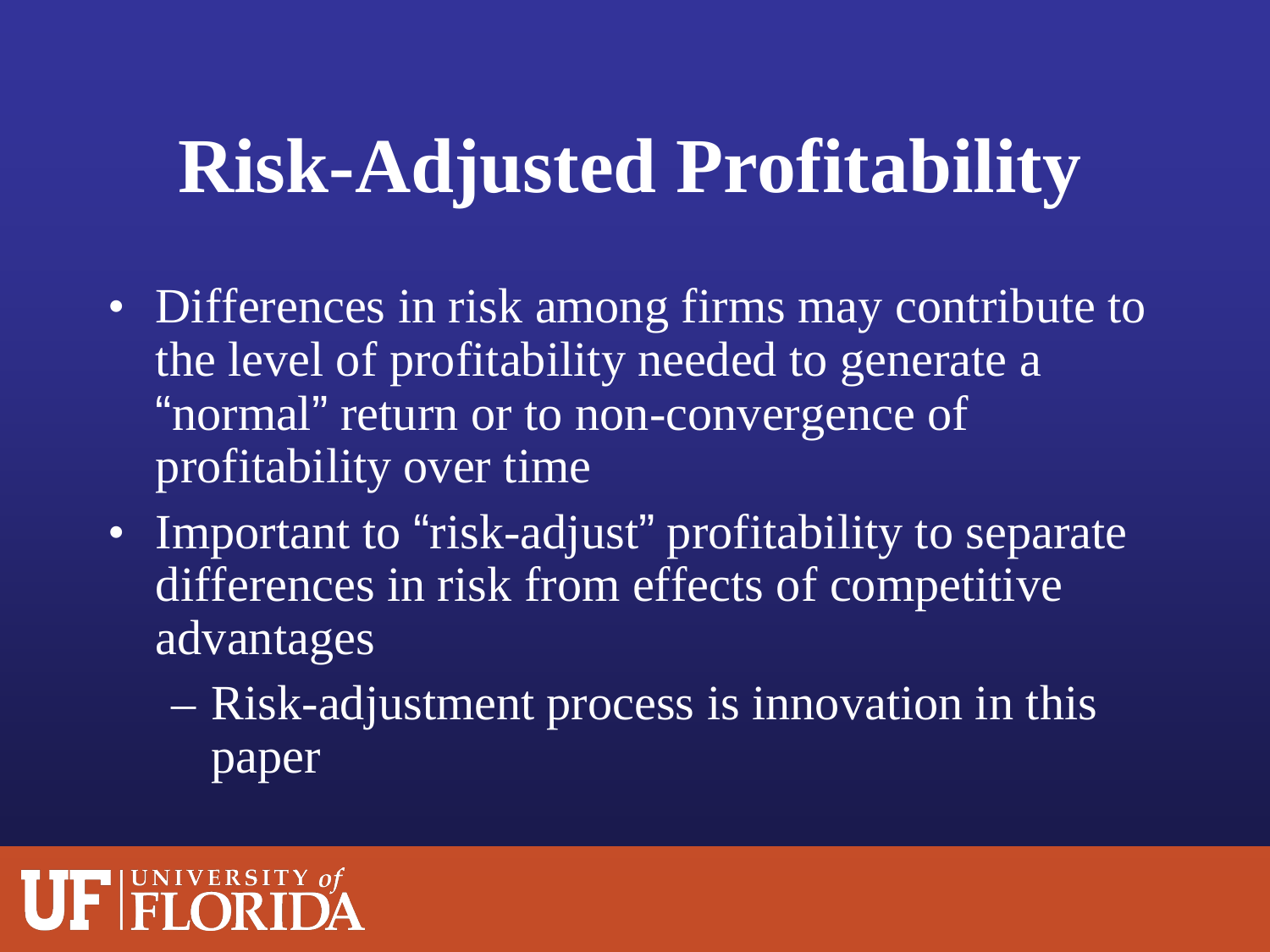# **Risk of Operations**

- Most prior studies focus on equity risk
- Need a measure of operational risk
	- Cost of capital for operations versus cost of capital for equity
	- Operational risk will not be depend on source of financing

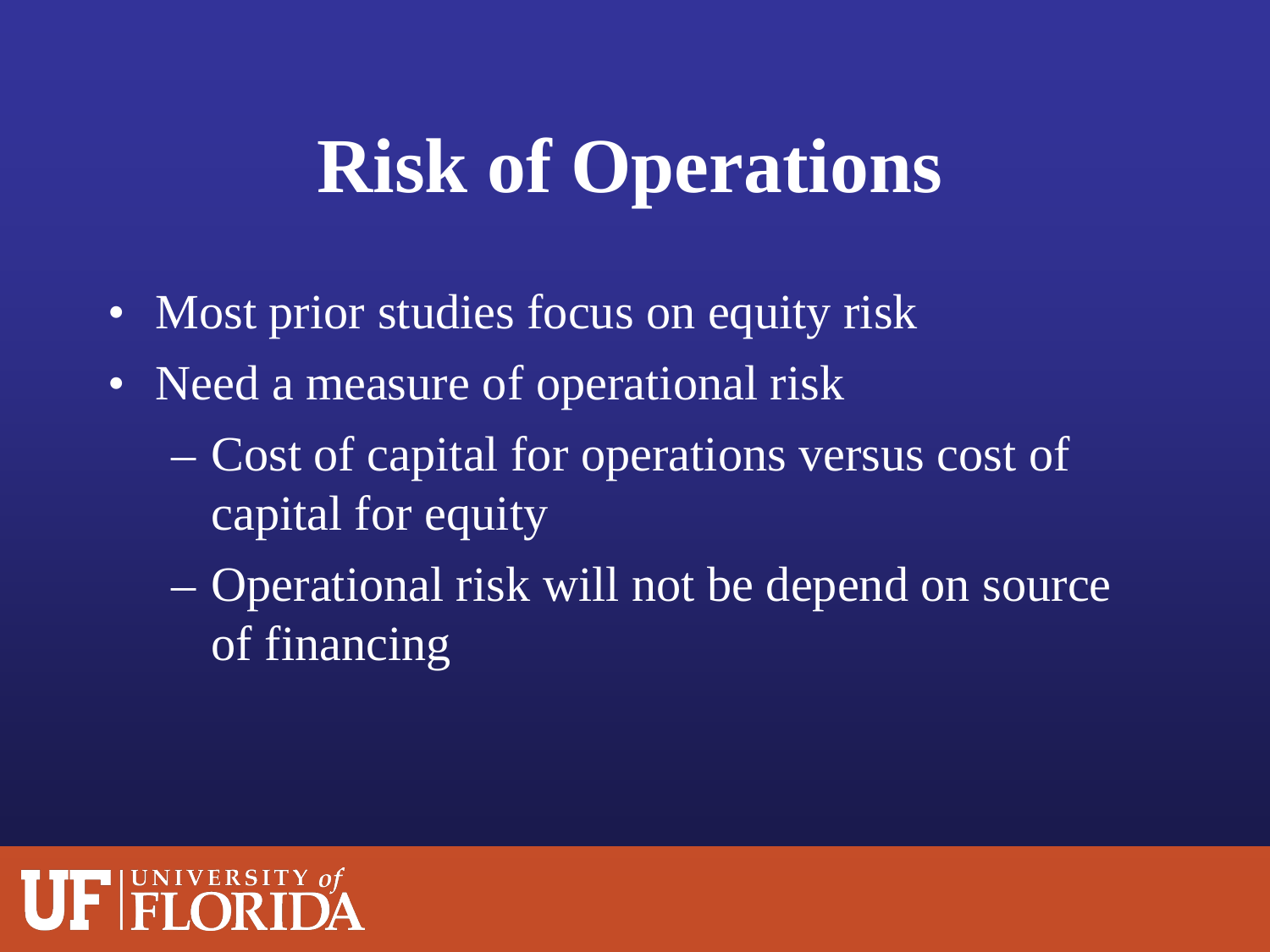### **Risk-Adjustment Method**

- Use method from Easton and Sommers (*JAR* 2007) as starting point
	- Can estimate the cost of equity capital using *current* accounting data

$$
\frac{eps_{jt}}{bps_{jt-1}} = \delta_0 + \delta_1 \frac{p_{jt} - bps_{jt}}{bps_{jt-1}} + \zeta_{jt}
$$

 $\text{where } \delta_0 = r_E, \, \delta_1 = (r_E - g)/(1 + g)$ 

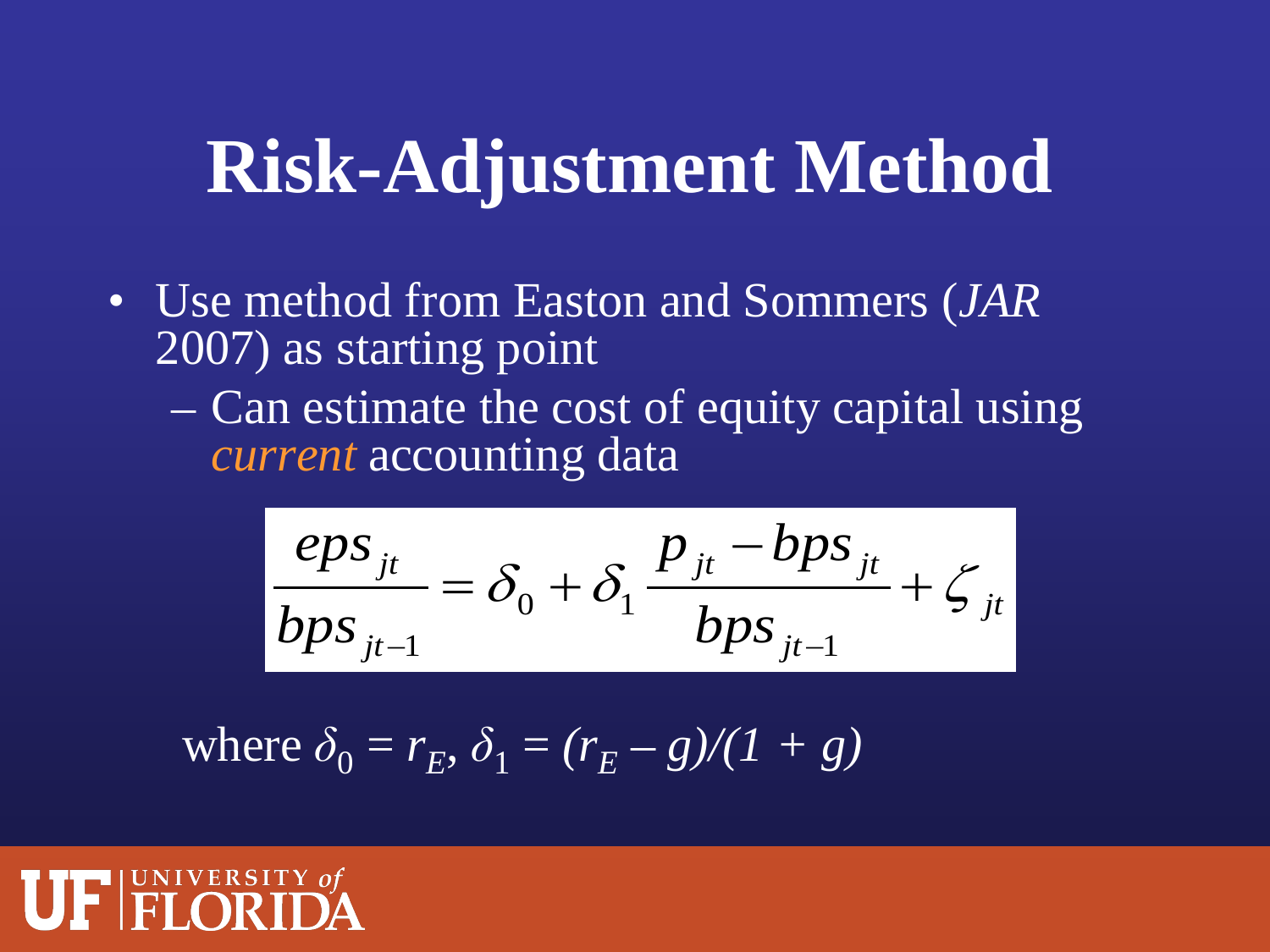### **Risk-Adjustment Method (Continued)**

This is transformed to allow for estimation of the cost of capital of operations via the following regression equation:

$$
\frac{OI_{jt}}{NOA_{jt-1}} = \delta_0 + \delta_1 \frac{V_{jt}^{Oper} - NOA_{jt}}{NOA_{jt-1}} + e_{jt}
$$
  
where  $\delta_0 = r^{Oper}, \ \delta_1 = \left(r^{Oper} - g\right)/(1 + g)$ 

where  $V^{Oper} = MVE + NFO$ 

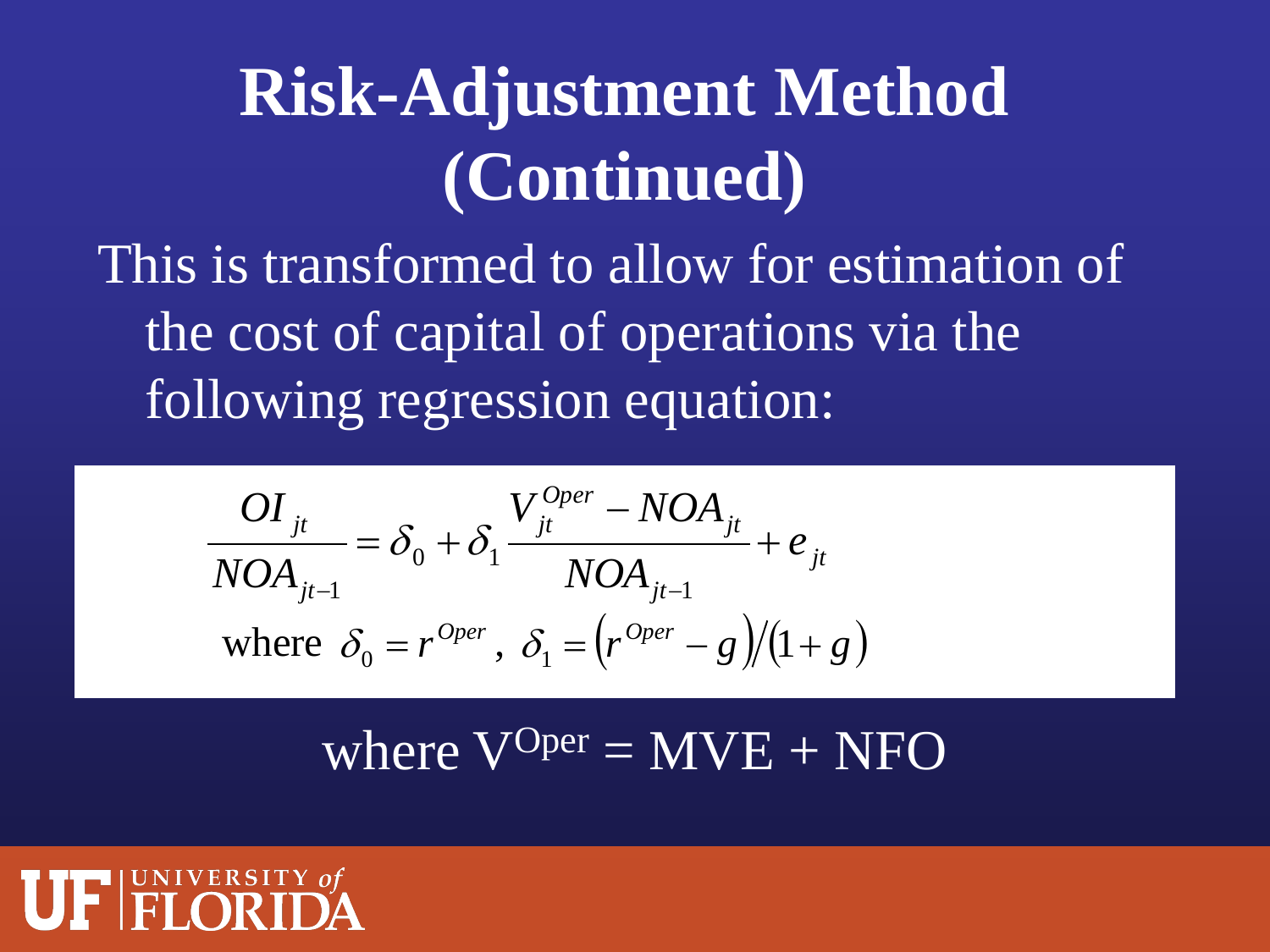## **Summary Statistics**

- Median RNOA before risk-adjustment = 10.4% – Nissim and Penman (2001) reported 10.0%
- Median RNOA after risk-adjustment = 3.3% – Implied cost of capital for operations of 7.1%

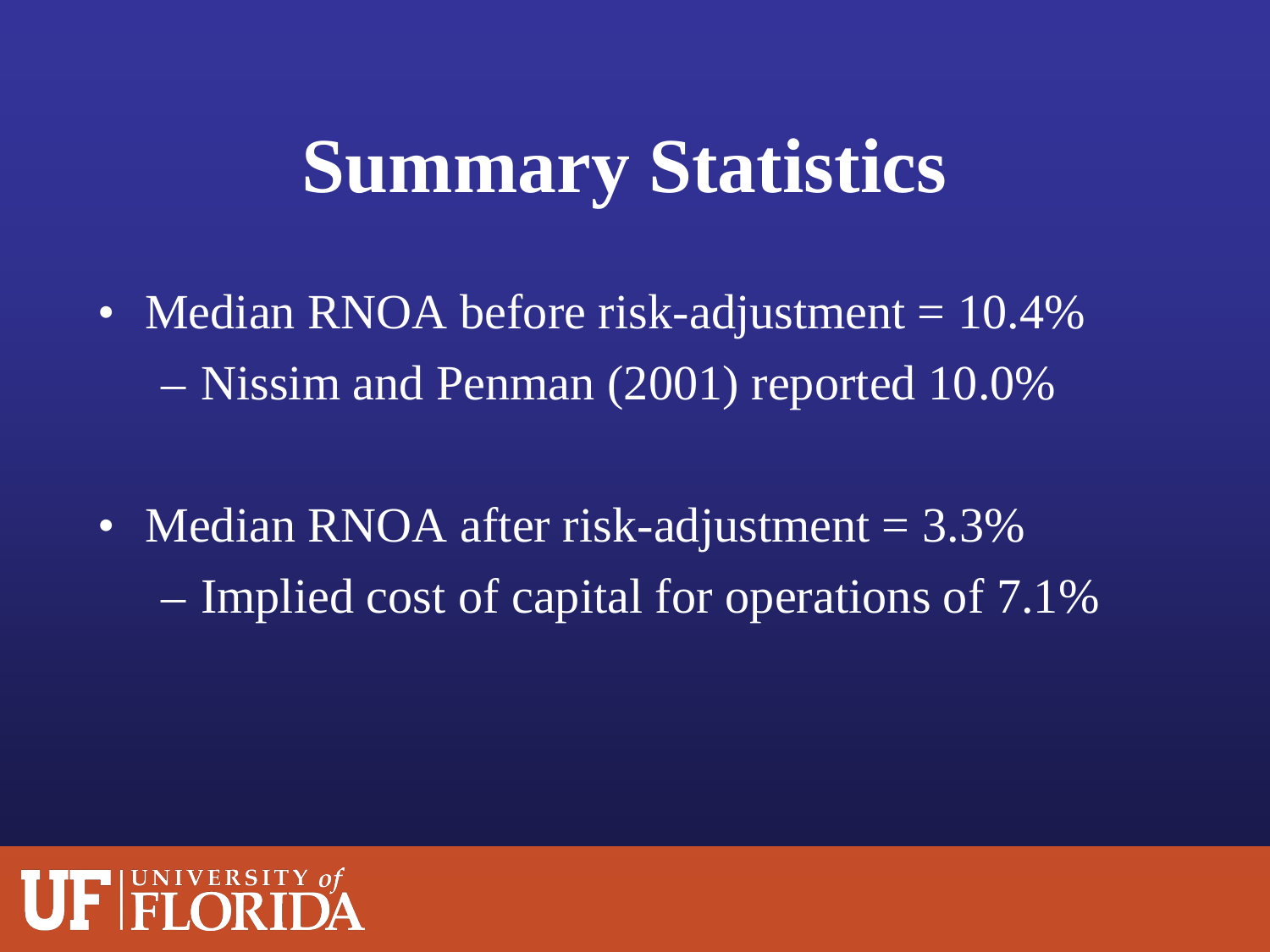### **Industry Adjustment**

- Controlling for industry eliminates differences in operating cycle, business model, resources, growth, and technology across industries
	- Allows for generalizability across industries within economy
- Use Fama and French (1997) 48 classifications to adjust dependent and independent variables

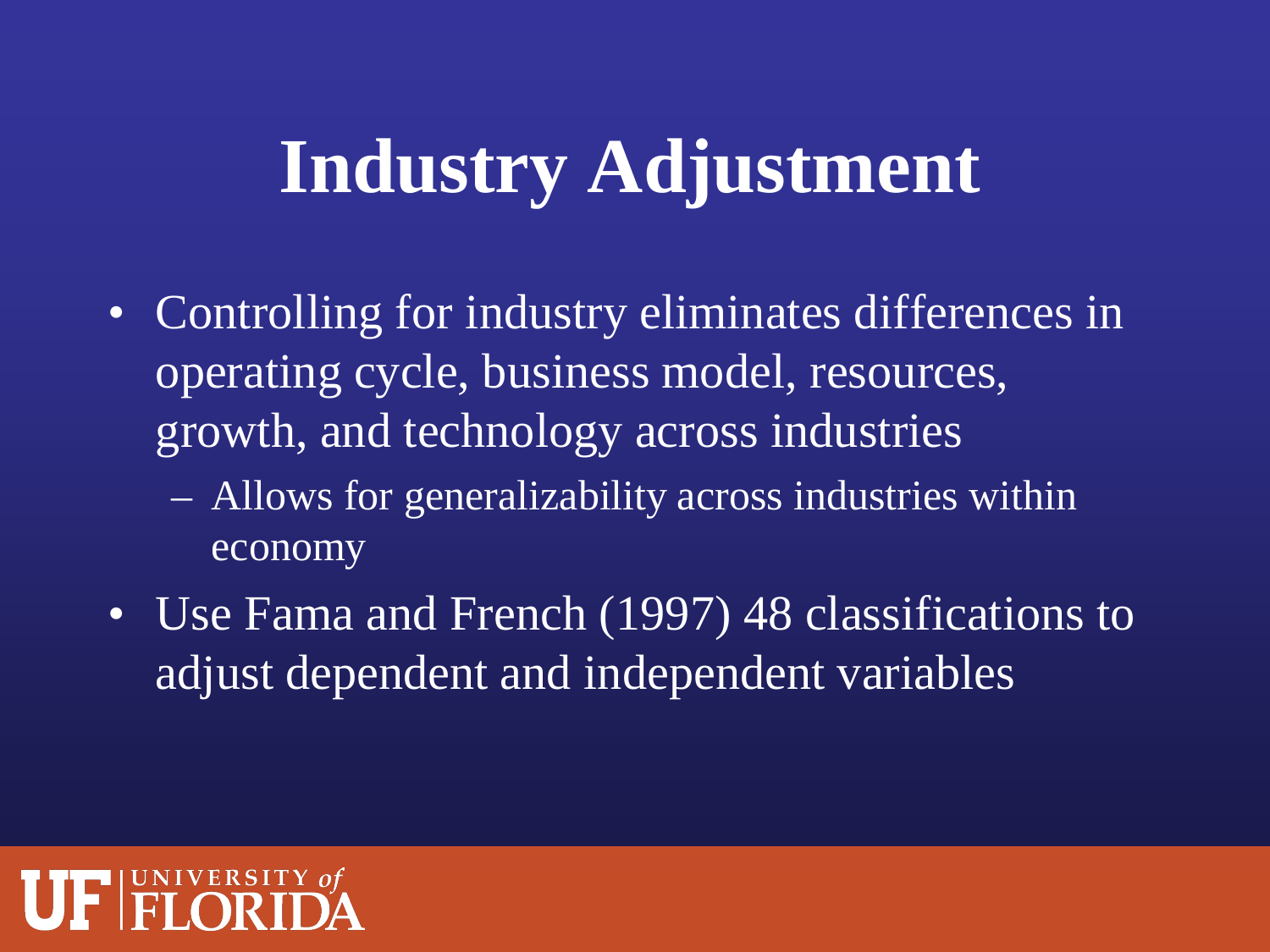### **Descriptive Statistics – Table 2**

- Median RNOARA is 3.3%
- Highest RNOARA industries:
	- $-$  Tobacco (10.1%), Trading (9.4%), Insurance (8.3%), Defense (7.2%), Printing (5.8%), Consumer Goods (5.2)
- Lowest RNOA<sup>RA</sup> industries:
	- Coal (0.9%), Medical Equipment (1.1%), Precious Metals (1.1%), Communications (1.2%), Real Estate (1.3%), Agriculture (1.5%), Petroleum (1.7%), Lab Equipment (1.7%), Candy (1.7%)

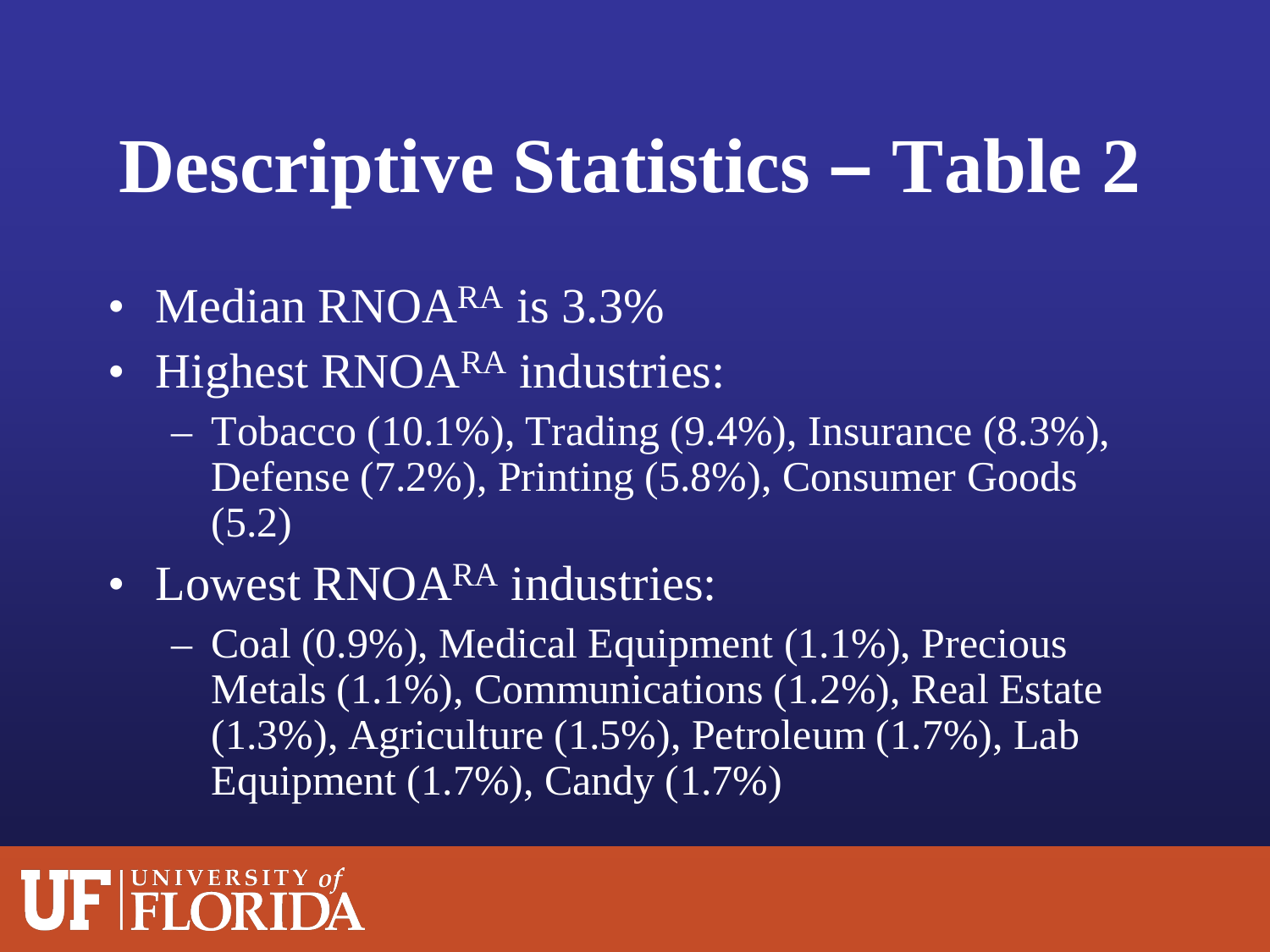### **Base Model**

 $\alpha_{n+1}^{RA} = \alpha_0 + \alpha_1 RNOA_t^{RA} + \alpha_2 \Delta RNOA_t^{RA} + \alpha_3 G_t^{NOA} + \alpha_4 Age_t + \alpha_5 OpSize_t + \varepsilon_4$ *t RA t RA*  $RNOA_{t+1}^{RA} = \alpha_0 + \alpha_1 RNOA_t^{RA} + \alpha_2 \Delta RNOA_t^{RA} + \alpha_3 G_t^{NOA} + \alpha_4 Age_t + \alpha_5 OpSize$ 

- Control for current level and change in profitability
	- Serially correlated with future profitability (Fairfield and Yohn 2001)
- Control for growth in NOA (denominator)
- Firm-level controls
	- Age
	- $-$  Size of operations (MVE + NFO)
- Vary dependent variable by horizon
	- $-\overline{t+1}, \overline{t+5}$

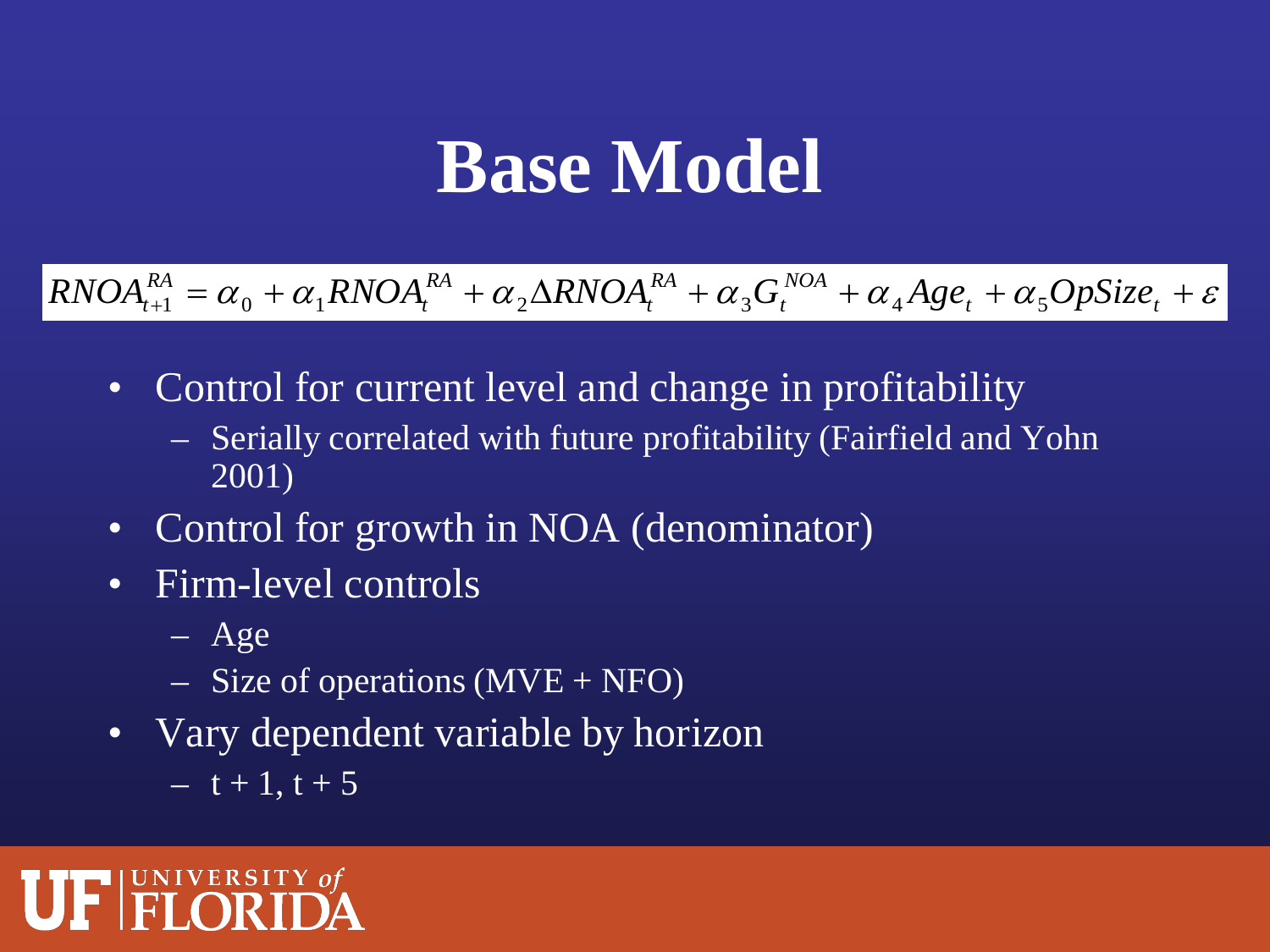### **Expanded Models**

#### **Traditional:**

$$
RNOA_{t+1}^{RA} = \alpha_0 + \alpha_1 RNOA_t^{RA} + \alpha_2 \Delta RNOA_t^{RA} + \alpha_3 G_t^{NOA} + \alpha_4 Age_t + \alpha_5 OpSize_t + \alpha_6 Cos_t + \alpha_7 AdvInt_t + \alpha_8 Innov_t + \alpha_9 CapInt_t + \varepsilon
$$

#### **Expanded:**

$$
RNOA_{t+1}^{RA} = \alpha_0 + \alpha_1 RNOA_t^{RA} + \alpha_2 \Delta RNOA_t^{RA} + \alpha_3 G_t^{NOA} + \alpha_4 Age_t + \alpha_5 QpSize_t + \alpha_6 Cos_t + \alpha_7 AdvInt_t + \alpha_8 Innov_t + \alpha_9 CapInt_t + \alpha_{10} OLLev_t + \alpha_{11} InvTurn_t + \alpha_{12} ARTurr_t + \alpha_{13} MktShr_t + \alpha_{14} FLev_t + \alpha_{15} ExFunds_t + \varepsilon
$$

#### **Diminishing Returns:**

$$
RNOA_{t+1}^{RA} = \alpha_0 + \alpha_1 RNOA_t^{RA} + \alpha_2 \Delta RNOA_t^{RA} + \alpha_3 G_t^{NOA} + \alpha_4 Age_t + \alpha_5 OpSize_t + \alpha_6 cos_t + \alpha_7 \Delta cos_t + \alpha_8 AdvInt_t + \alpha_9 \Delta AdvInt_t) + \alpha_{10} Innov_t + \alpha_{11} \Delta Innov_t + \alpha_{12} CapInt_t + \alpha_{13} \Delta CapInt_t + \alpha_{14} OLLev_t + \alpha_{15} \Delta OLLev_t + \alpha_{16} InvTurn_t + \alpha_{17} \Delta InvTurn_t + \alpha_{18} ARTurn_t + \alpha_{19} \Delta ARTurr_t) + \alpha_{20} MktShr_t + \alpha_{21} \Delta MktShr_t + \alpha_{22} FLev_t + \alpha_{23} \Delta FLev_t + \alpha_{24} ExtFunds_t + \alpha_{25} \Delta ExFunds_t) + \varepsilon
$$

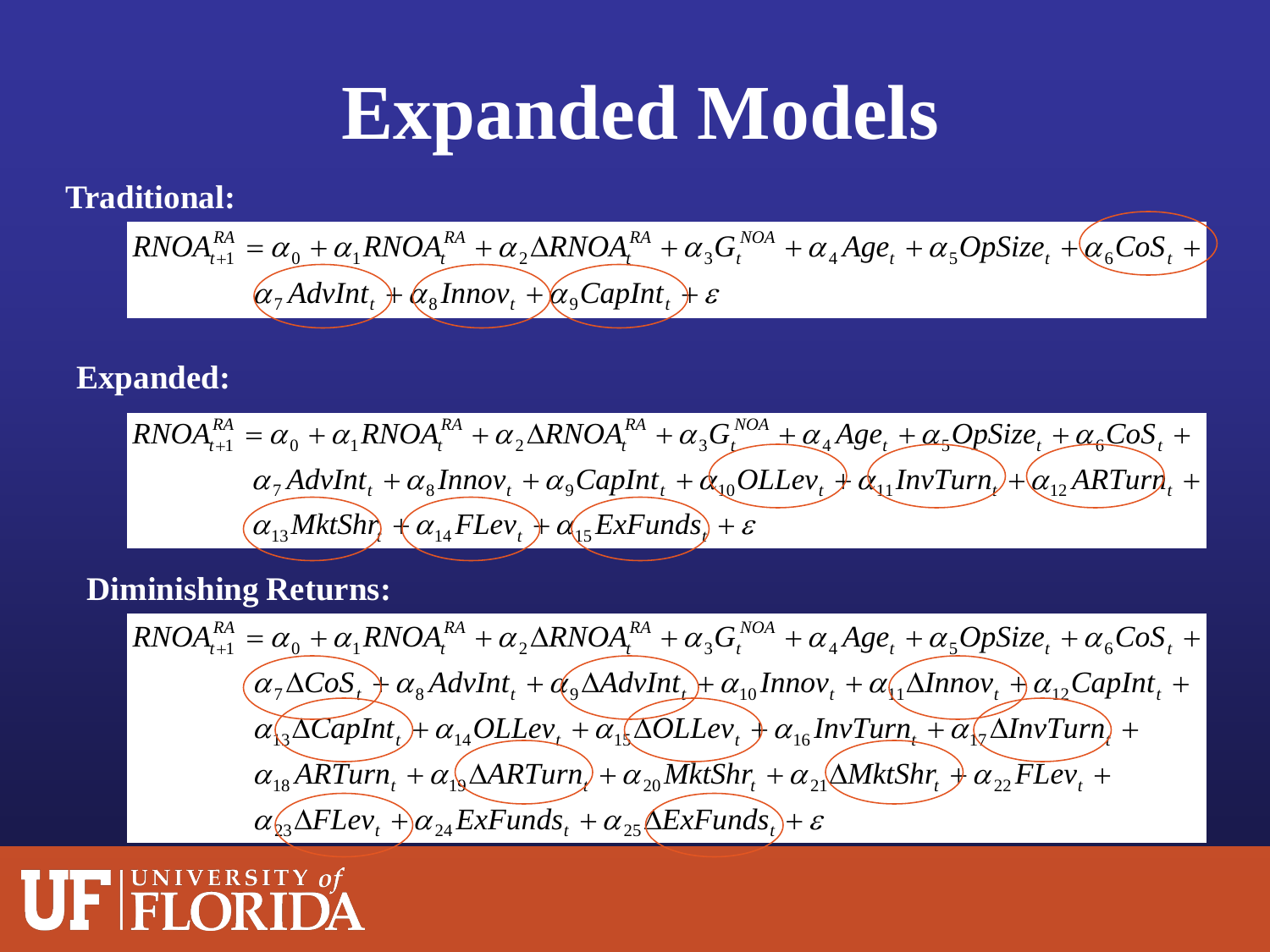## **% Increases in Explanatory Power (Adj. R2)**

| $\%$ Inc. over:    | <b>Traditional</b> | <b>Expanded</b> | <b>Dim. Returns</b> |  |  |
|--------------------|--------------------|-----------------|---------------------|--|--|
| <b>Base</b>        | 6.72%              | 25.15%          | 32.53%              |  |  |
| <b>Traditional</b> |                    | 17.27           | [24.19]             |  |  |
| <b>Expanded</b>    |                    |                 | 5.90                |  |  |

| $\%$ Inc. over:    | <b>Traditional</b> | <b>Expanded</b> | Dim. Returns |  |  |
|--------------------|--------------------|-----------------|--------------|--|--|
| <b>Base</b>        | 35.68%             | 78.12%          | 108.86%      |  |  |
| <b>Traditional</b> |                    | 31.28           | 53.94        |  |  |
| <b>Expanded</b>    |                    |                 | 17.26        |  |  |



**t + 1**

 $t + 5$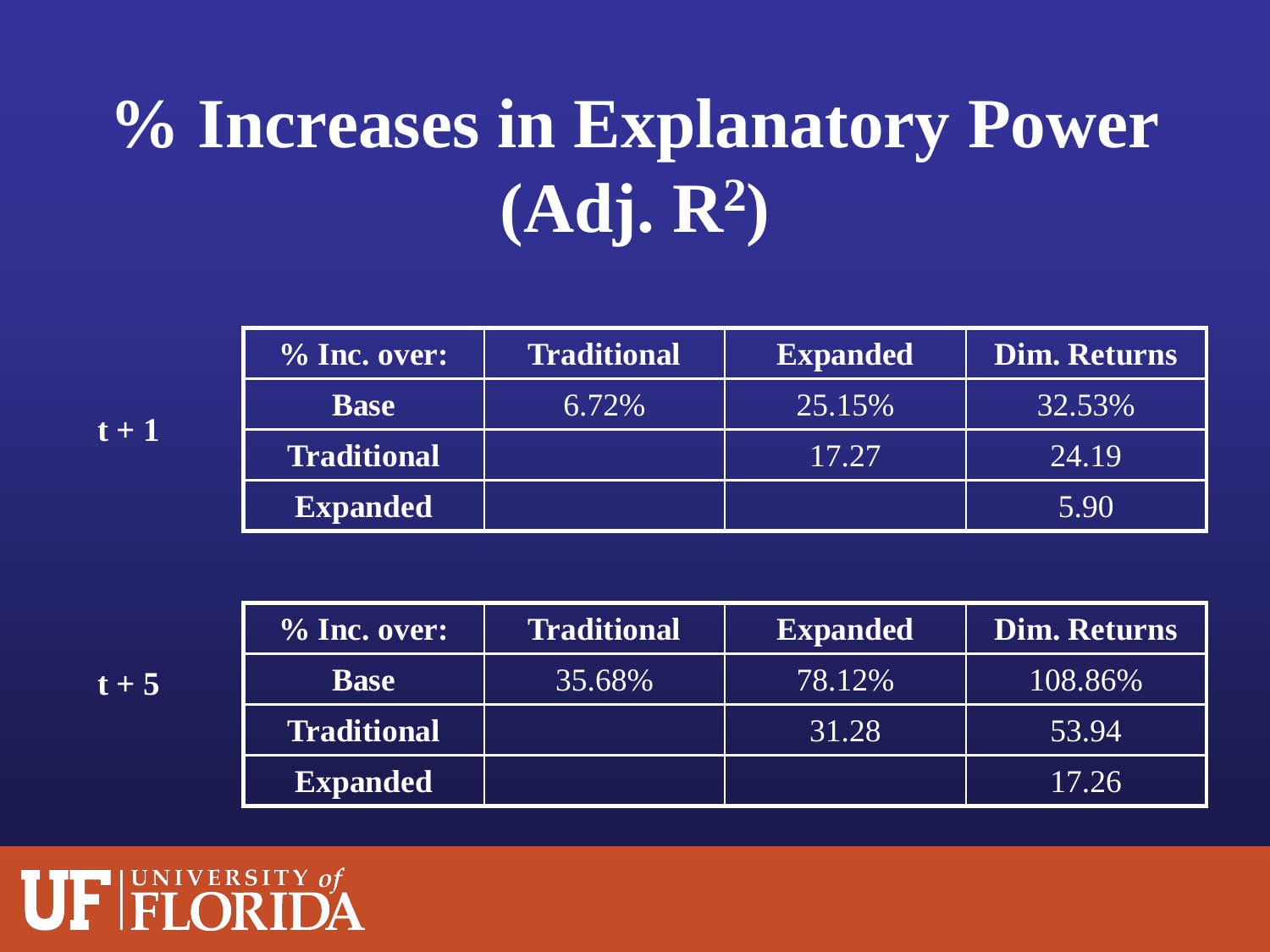### **Regression Results: RNOA<sub>t+1</sub> (Model 4)**

Base & Controls Traditional Expanded

|                             | Coeff.   | t-stat  |                 | Coeff.   | t-stat  |                 | Coeff.   | t-stat  |
|-----------------------------|----------|---------|-----------------|----------|---------|-----------------|----------|---------|
| <b>Intercept</b>            | 0.001    | 0.31    | CoS             | $-0.279$ | $-5.52$ | <b>OLLev</b>    | 0.063    | 4.12    |
| RNOA.                       | 0.906    | 11.54   | ACoS            | 0.032    | 0.30    | $\Delta$ OLLev  | 0.114    | 4.31    |
| $\triangle$ RNOA,           | $-0.141$ | $-3.45$ | <b>AdvInt</b>   | $-0.286$ | $-2.34$ | InvTurn         | 0.046    | 2.97    |
| <b>GNOA</b>                 | $-0.122$ | $-6.99$ | <b>AdvInt</b>   | 0.013    | 0.03    | <b>AInvTurn</b> | $-0.136$ | $-3.96$ |
| $\boldsymbol{\mathsf{Age}}$ | $-0.002$ | $-0.48$ | Innov           | $-1.282$ | $-5.73$ | <b>ARTurn</b>   | $-0.073$ | $-3.04$ |
| <b>OpSize</b>               | 0.002    | 0.96    | $\Lambda$ Innov | 0.291    | 0.59    | <b>AARTurn</b>  | 0.053    | 1.05    |
|                             |          |         | <b>CapInt</b>   | $-0.814$ | $-4.33$ | <b>MktShr</b>   | $-0.099$ | $-1.25$ |
|                             |          |         | $\Delta$ CapInt | $-0.133$ | $-0.64$ | <b>AMktShr</b>  | 0.156    | 0.35    |
|                             |          |         |                 |          |         | <b>FLev</b>     | 0.007    | 3.30    |
|                             |          |         |                 |          |         | <b>AFLev</b>    | 0.044    | 3.87    |
|                             |          |         |                 |          |         | <b>ExFund</b>   | 0.070    | 2.75    |
|                             |          |         |                 |          |         | <b>AExFund</b>  | 0.071    | 2.63    |

**Adjusted R2 = .2196**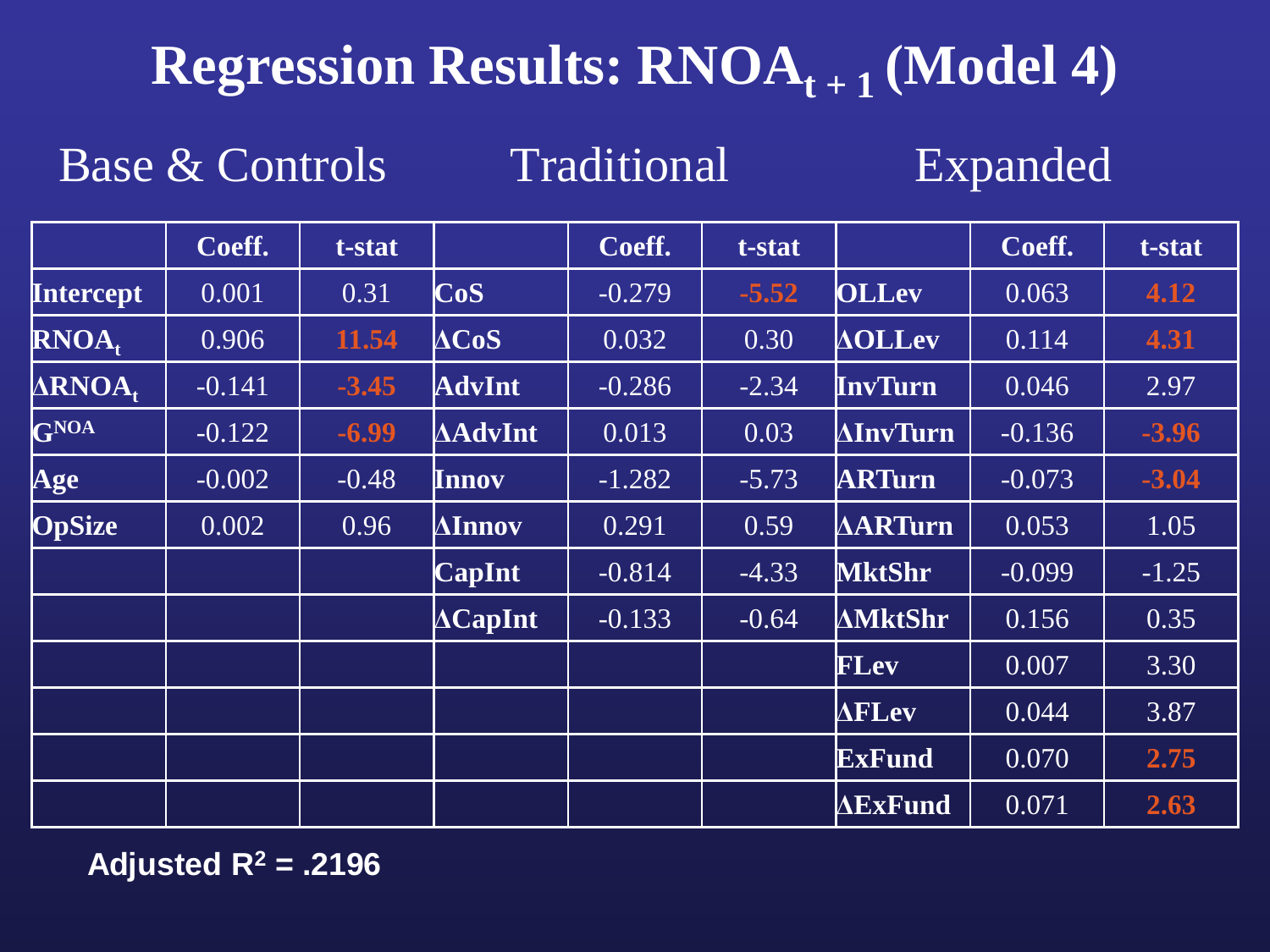## **Convergence Analysis**

- Determines whether current level of competitive advantage results in sustainable future profitability over five subsequent years
- Inherent survivorship bias
	- Should bias toward convergence (and therefore against results)

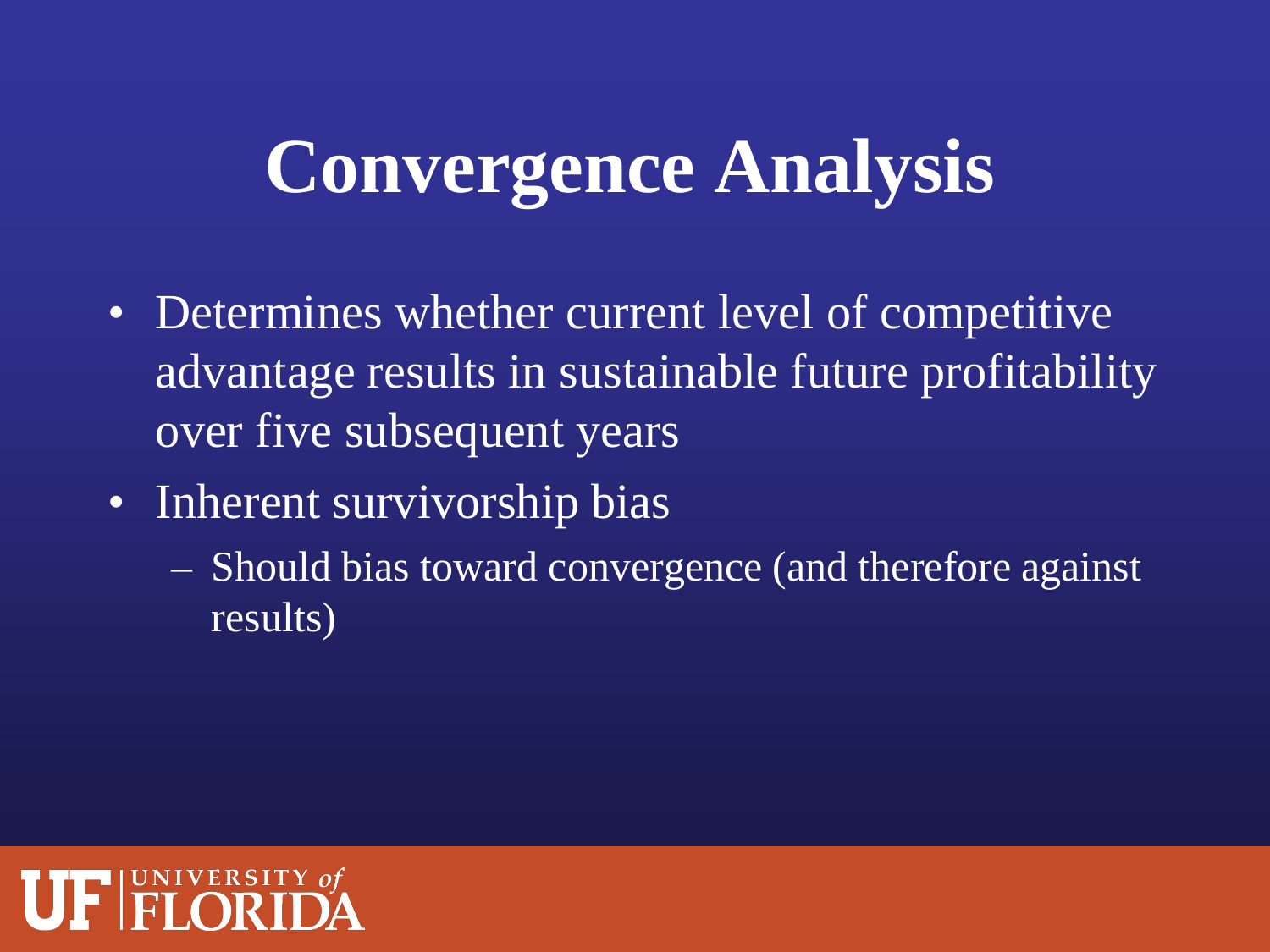### **Convergence of Industry- and Risk-Adjusted RNOA over 5-Year Horizon**

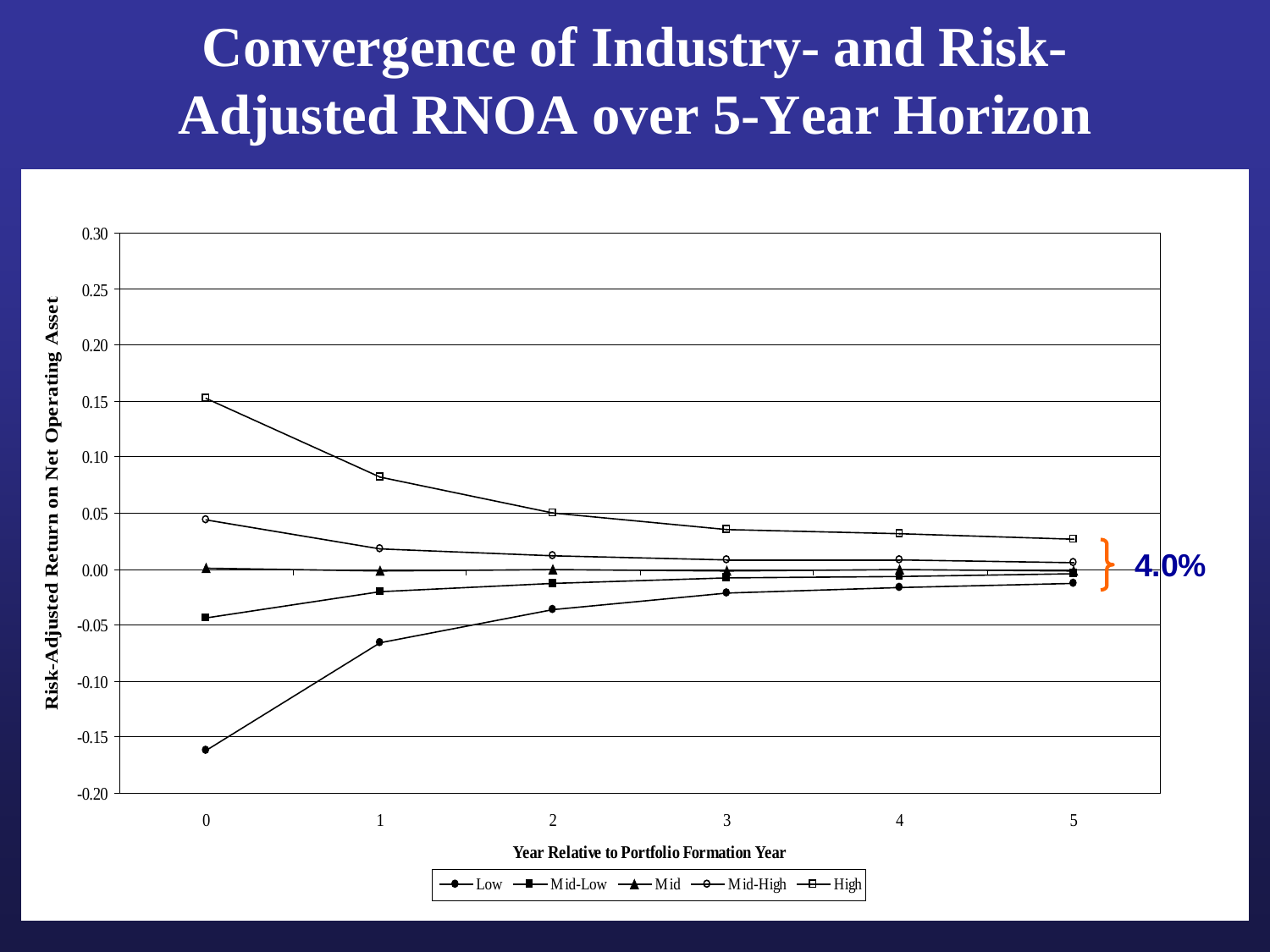### **Convergence based on Economies of Scale**

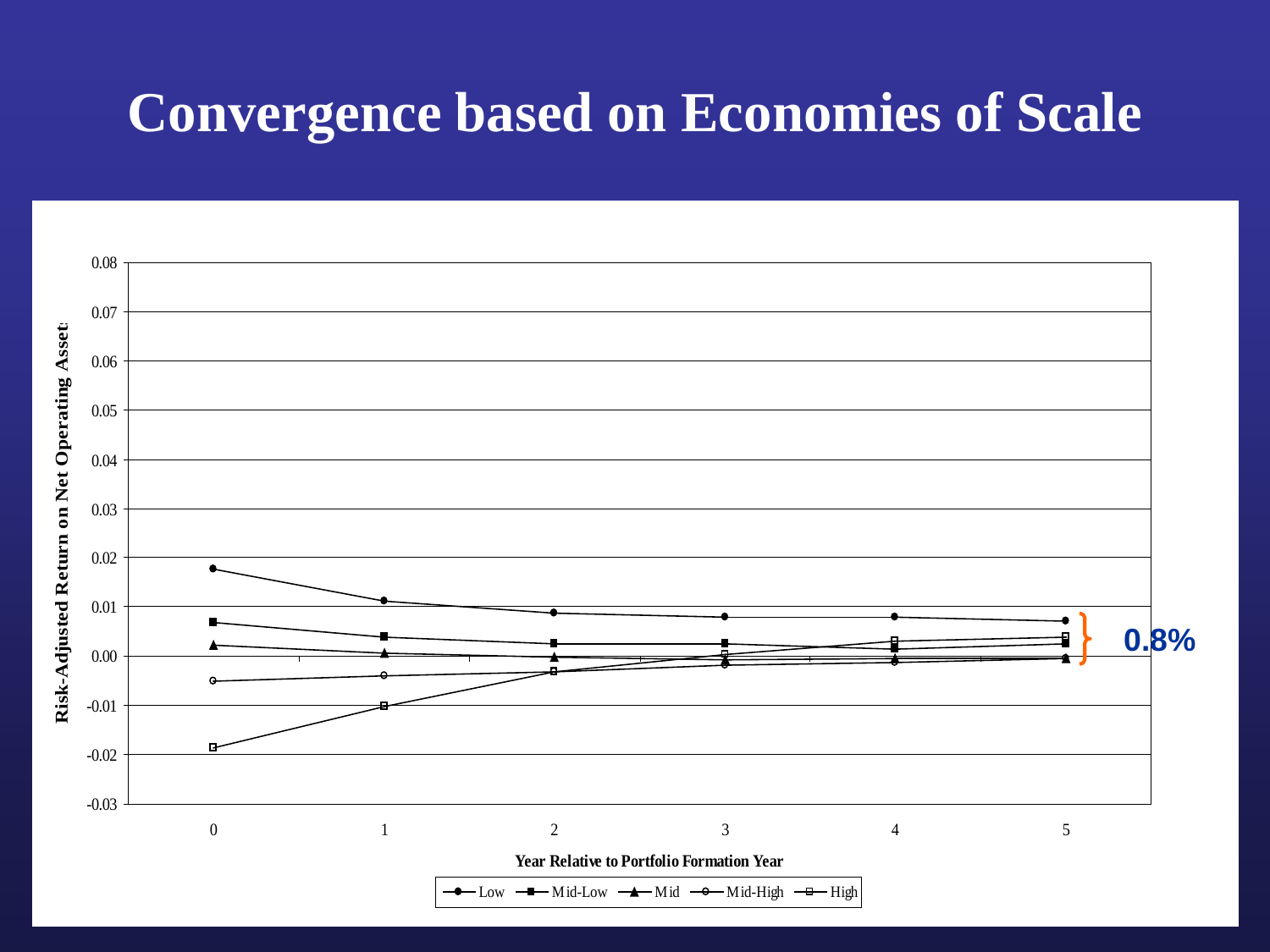### **Convergence based on Adv. Intensity**

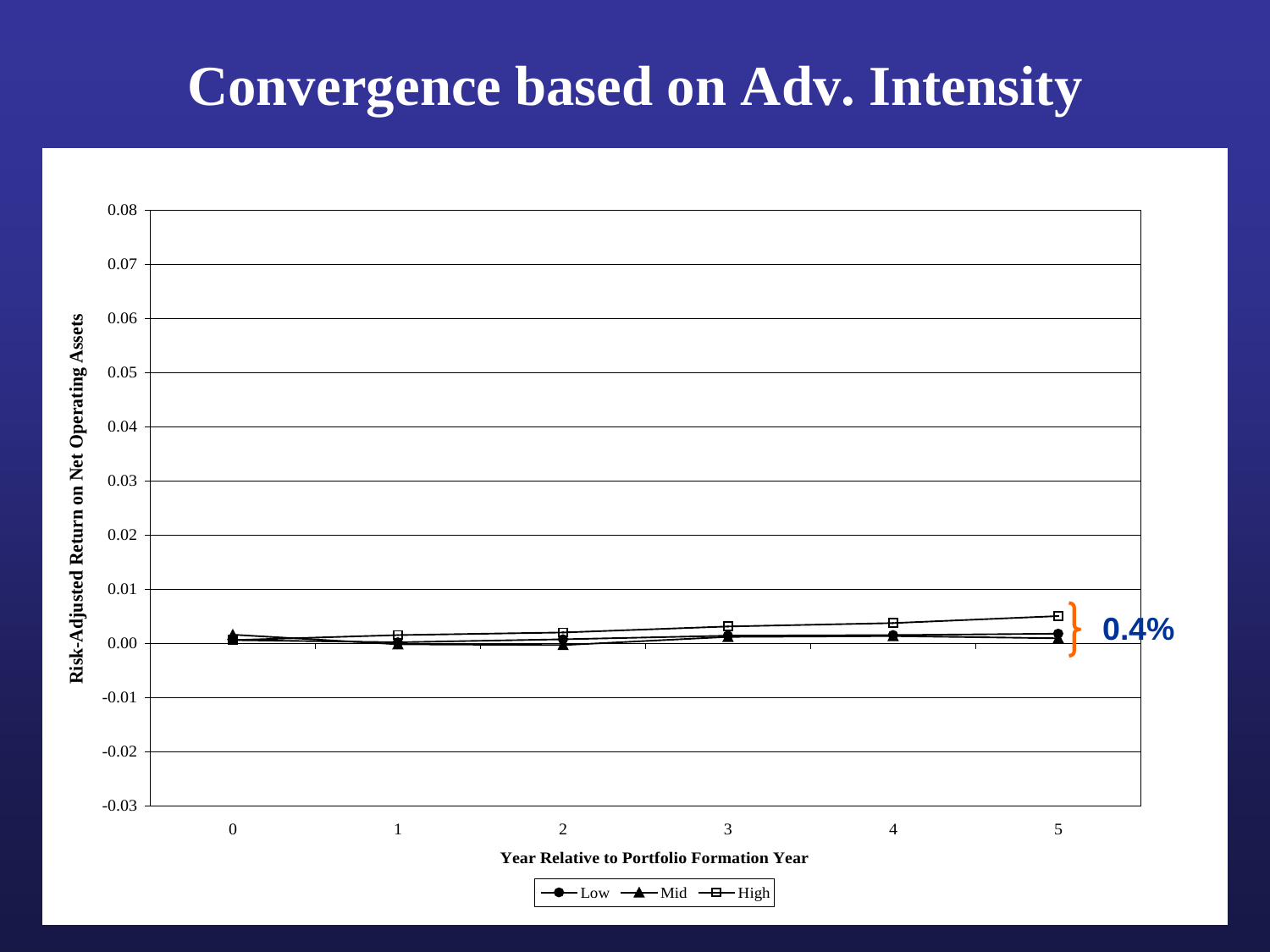# **Convergence based on Innovation**

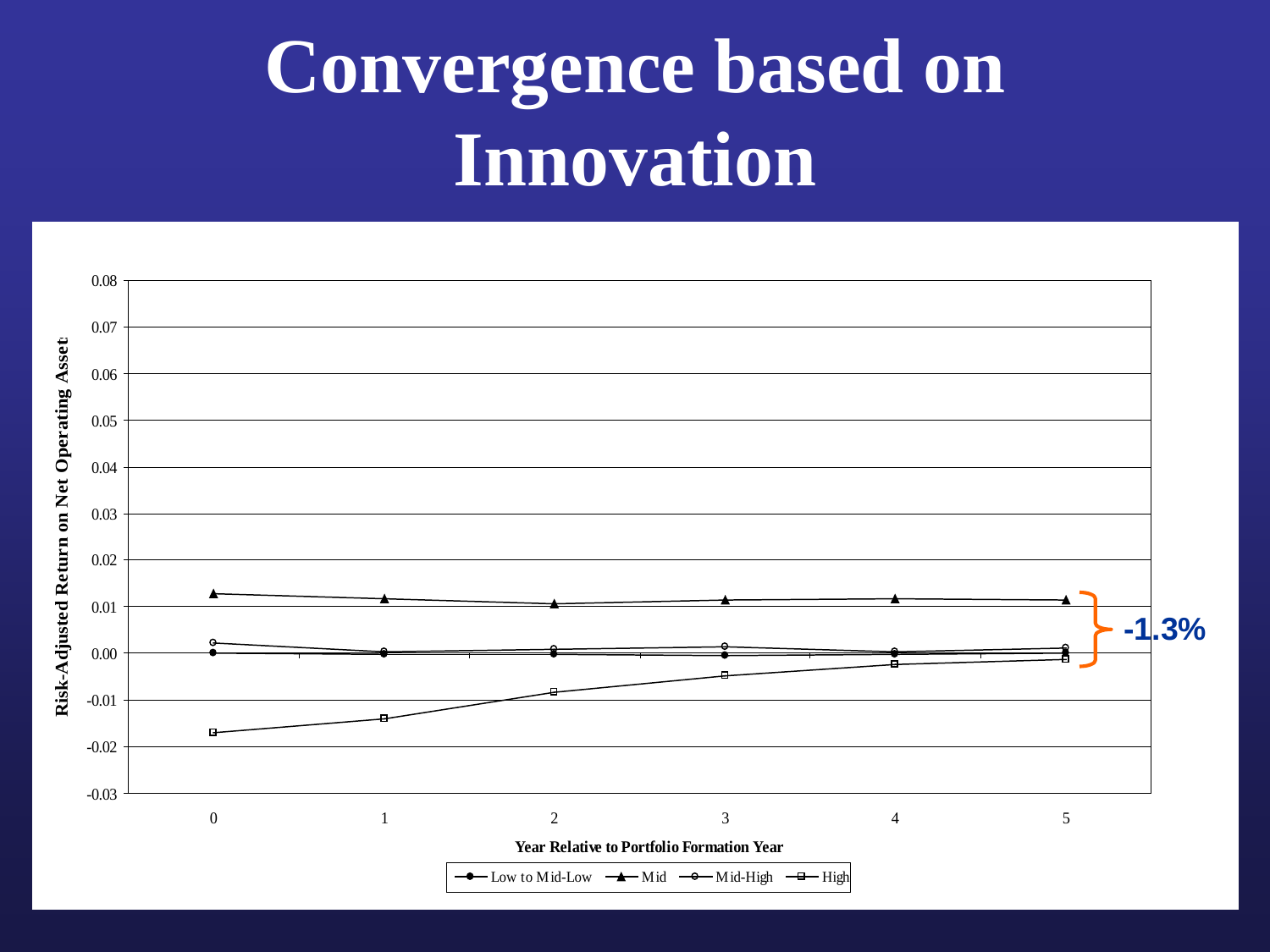# **Convergence based on Capital Intensity**

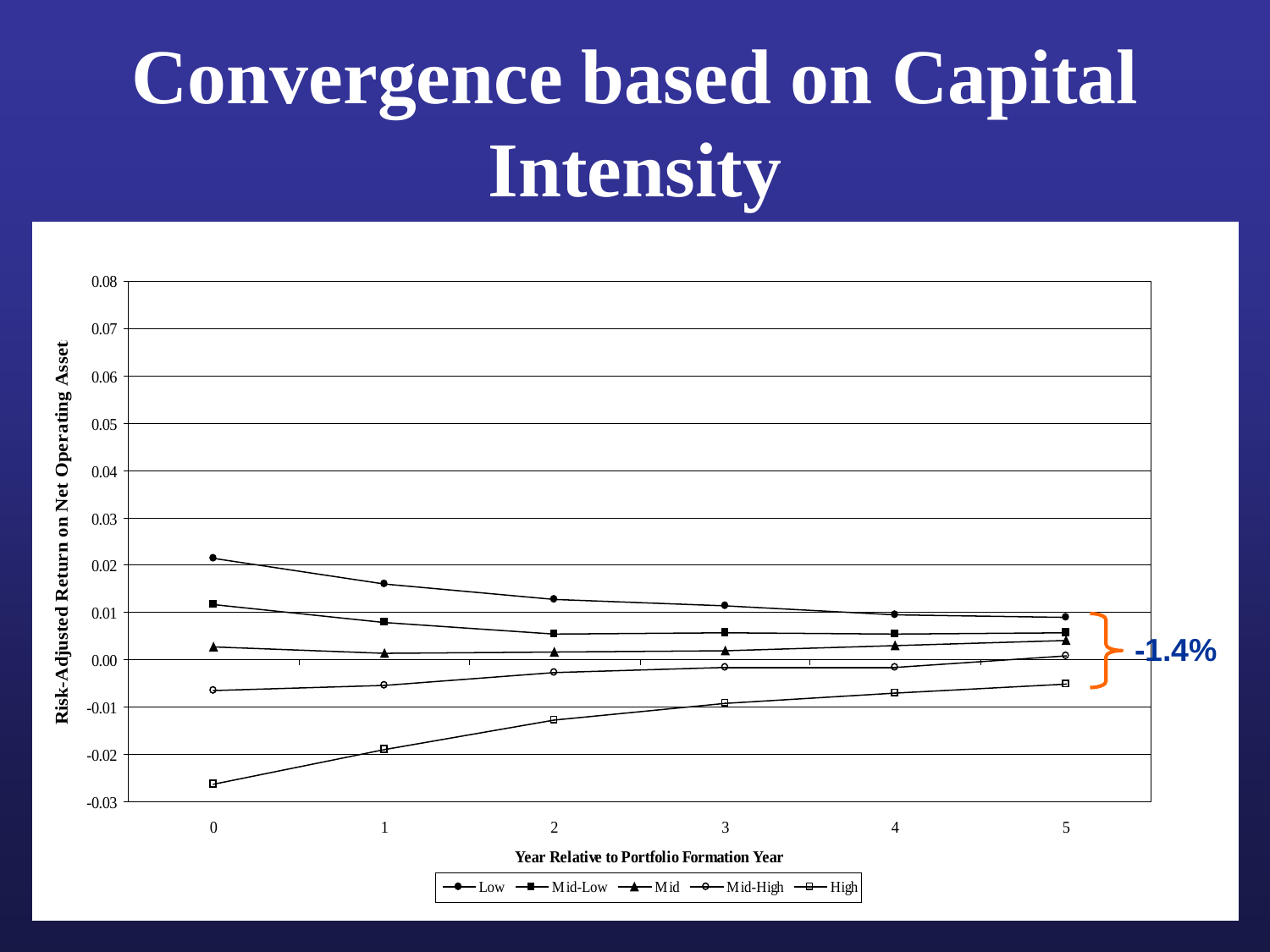## **Convergence based on Operating Liability Leverage**

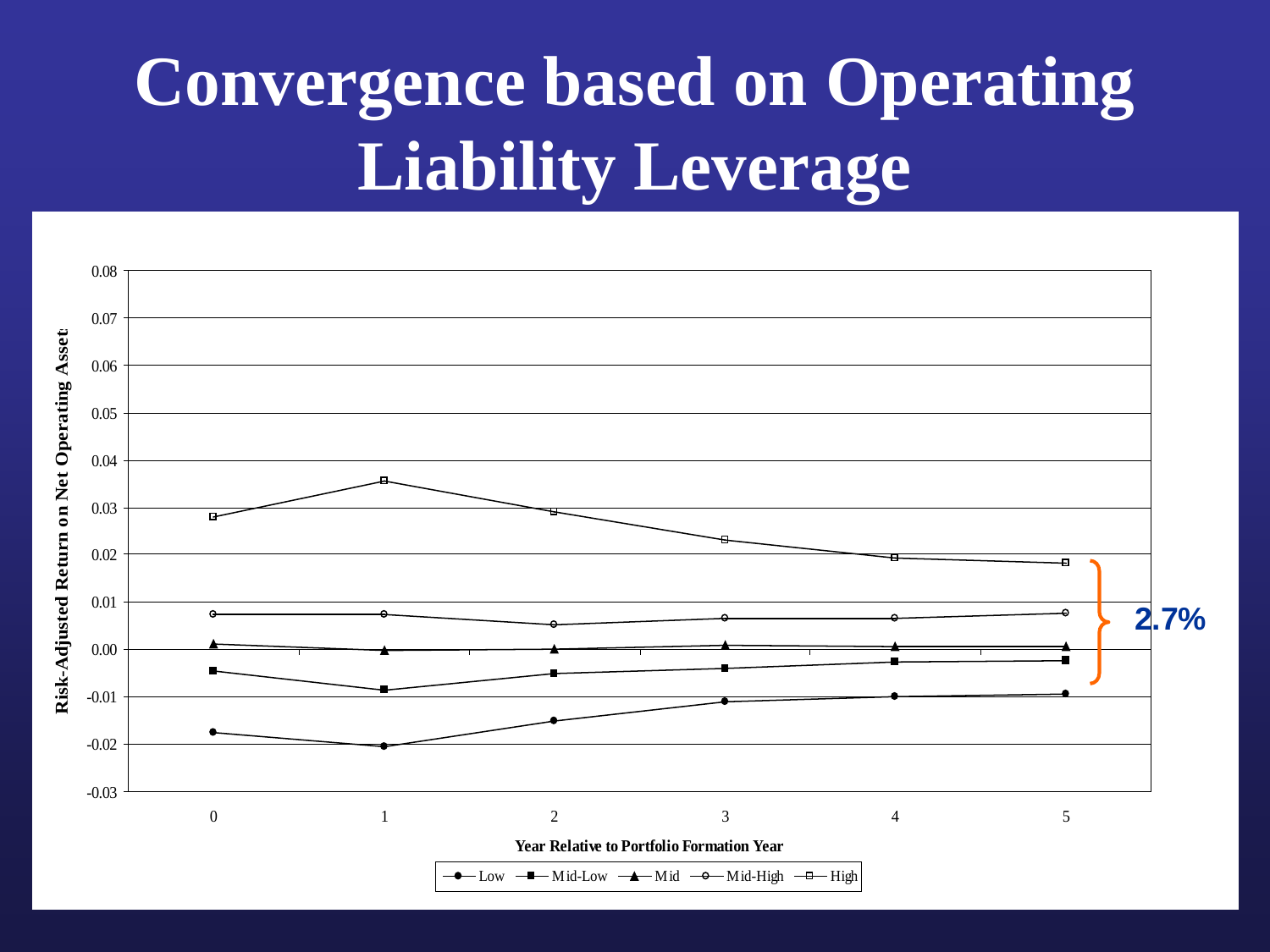## **Convergence based on 1 / Inventory Turnover**

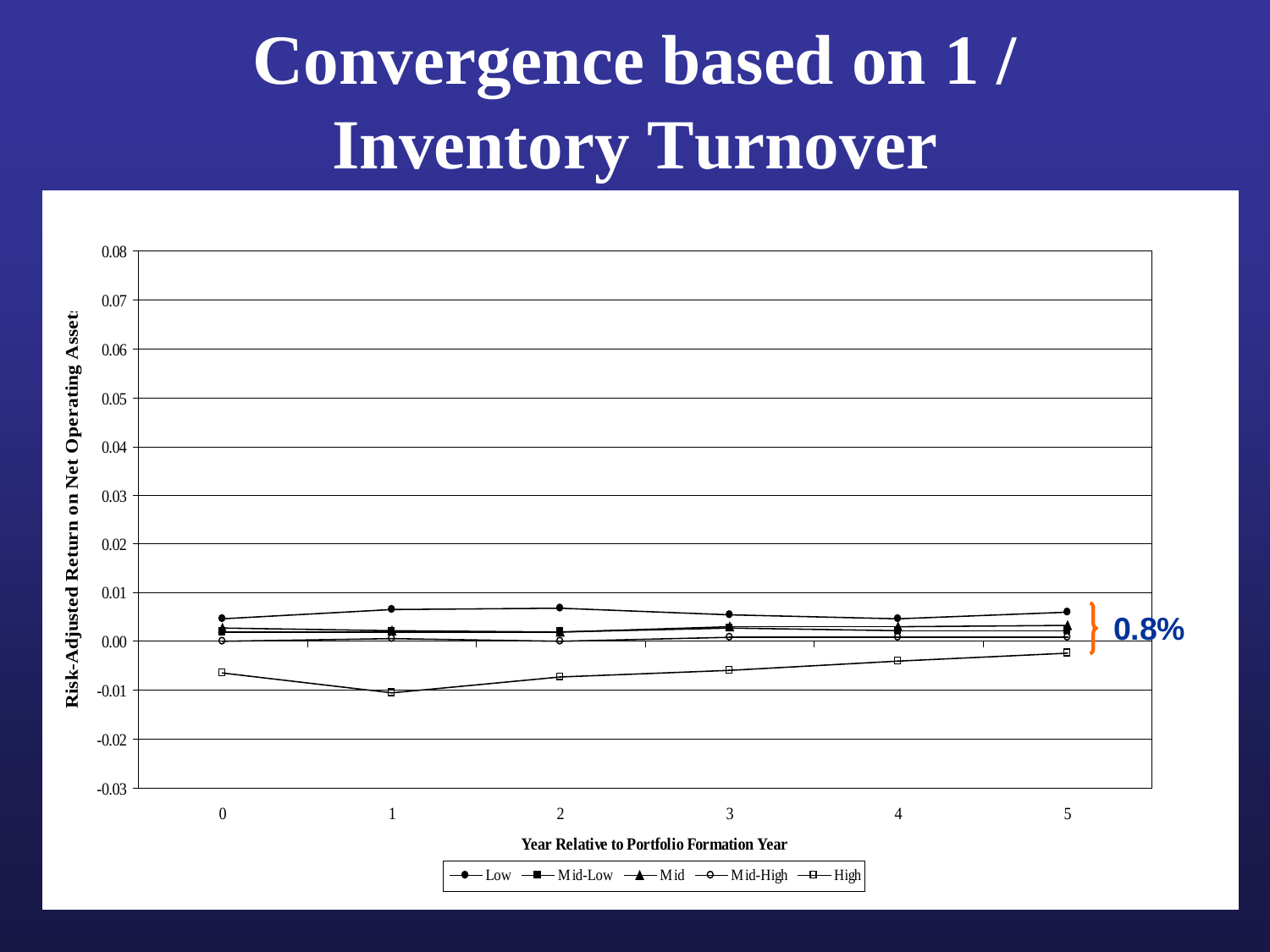### **Convergence based on 1 / Receivables Turnover**

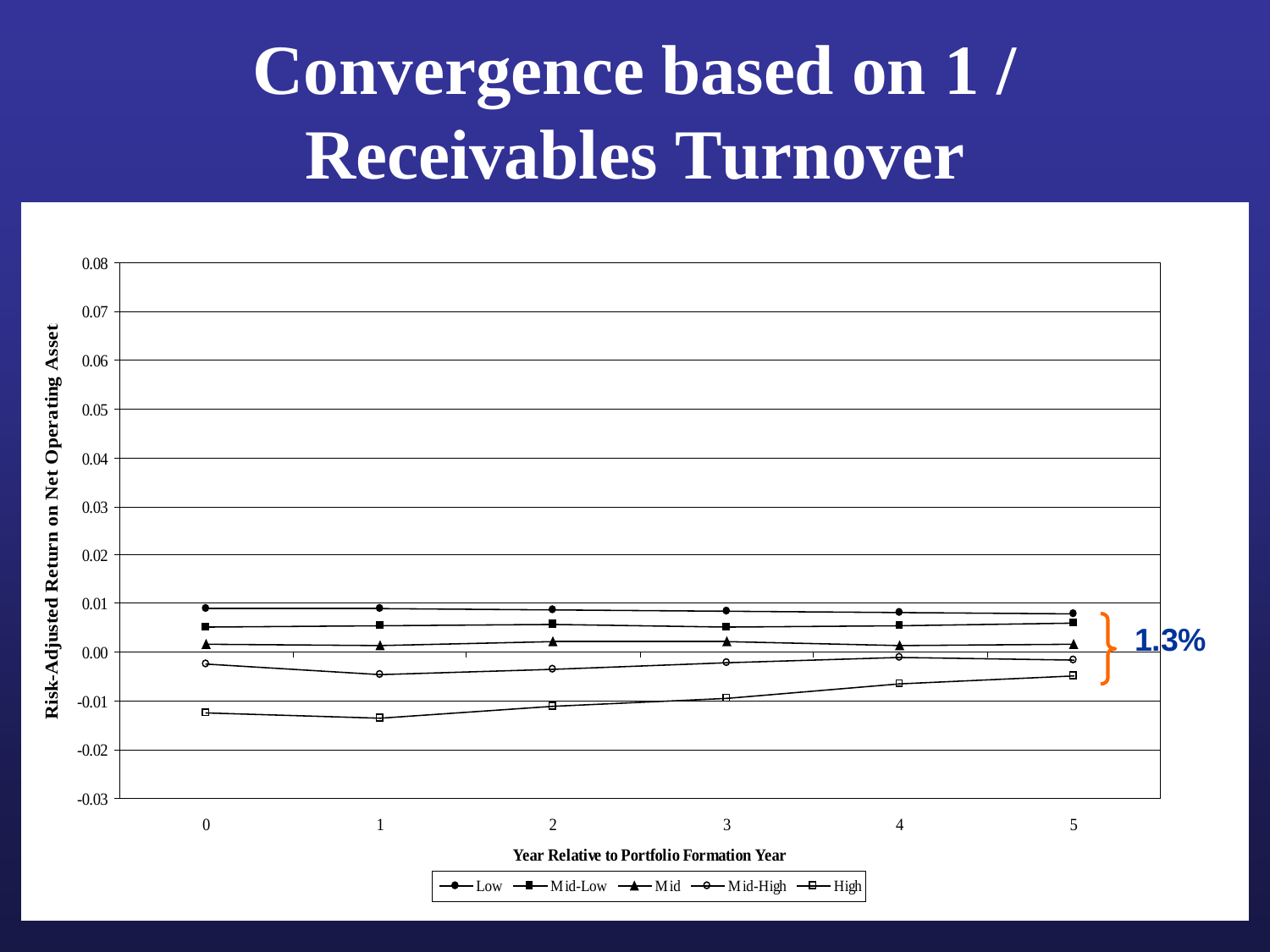# **Convergence based on Market Share**

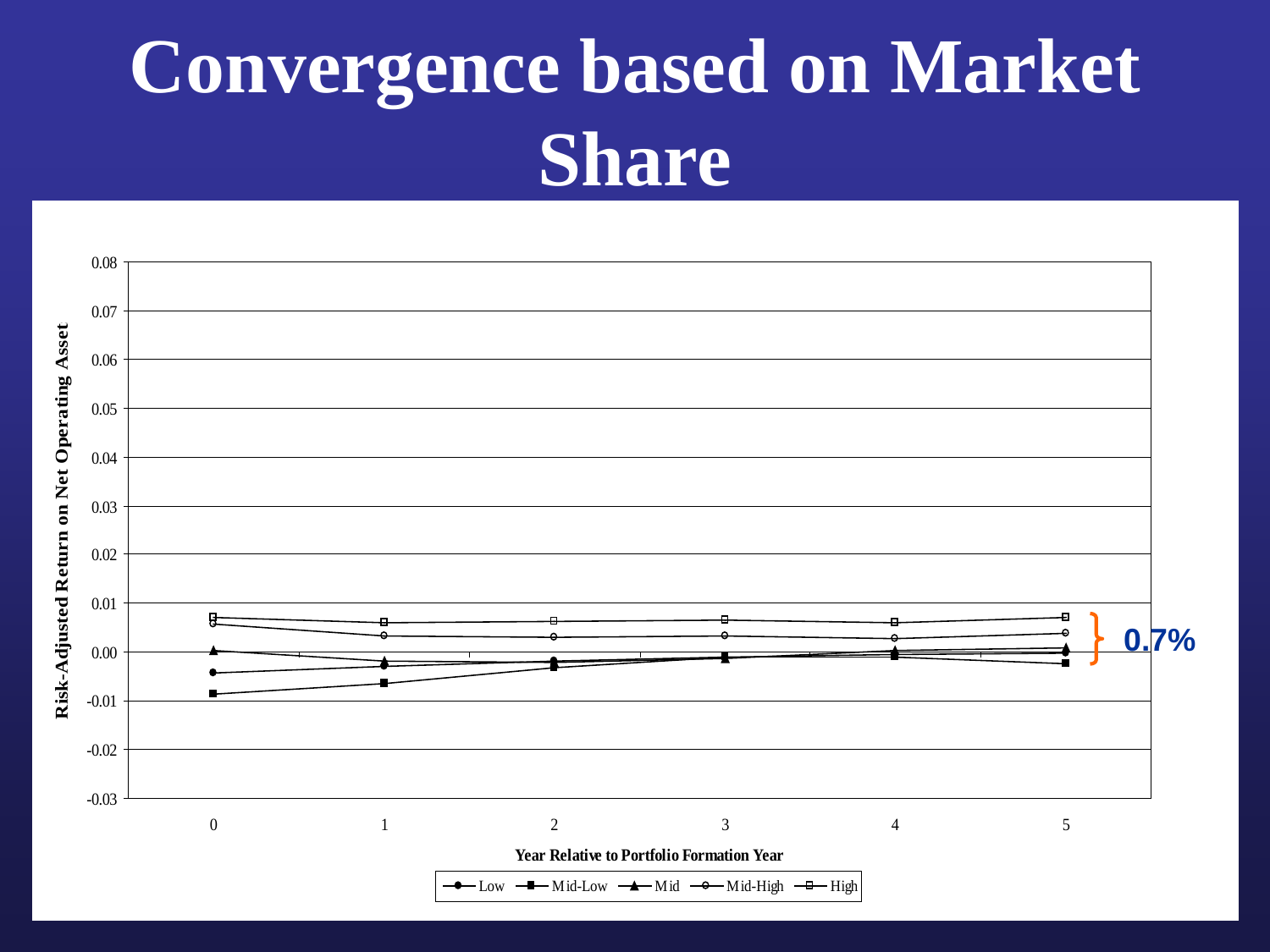## **Convergence based on Financial Leverage**

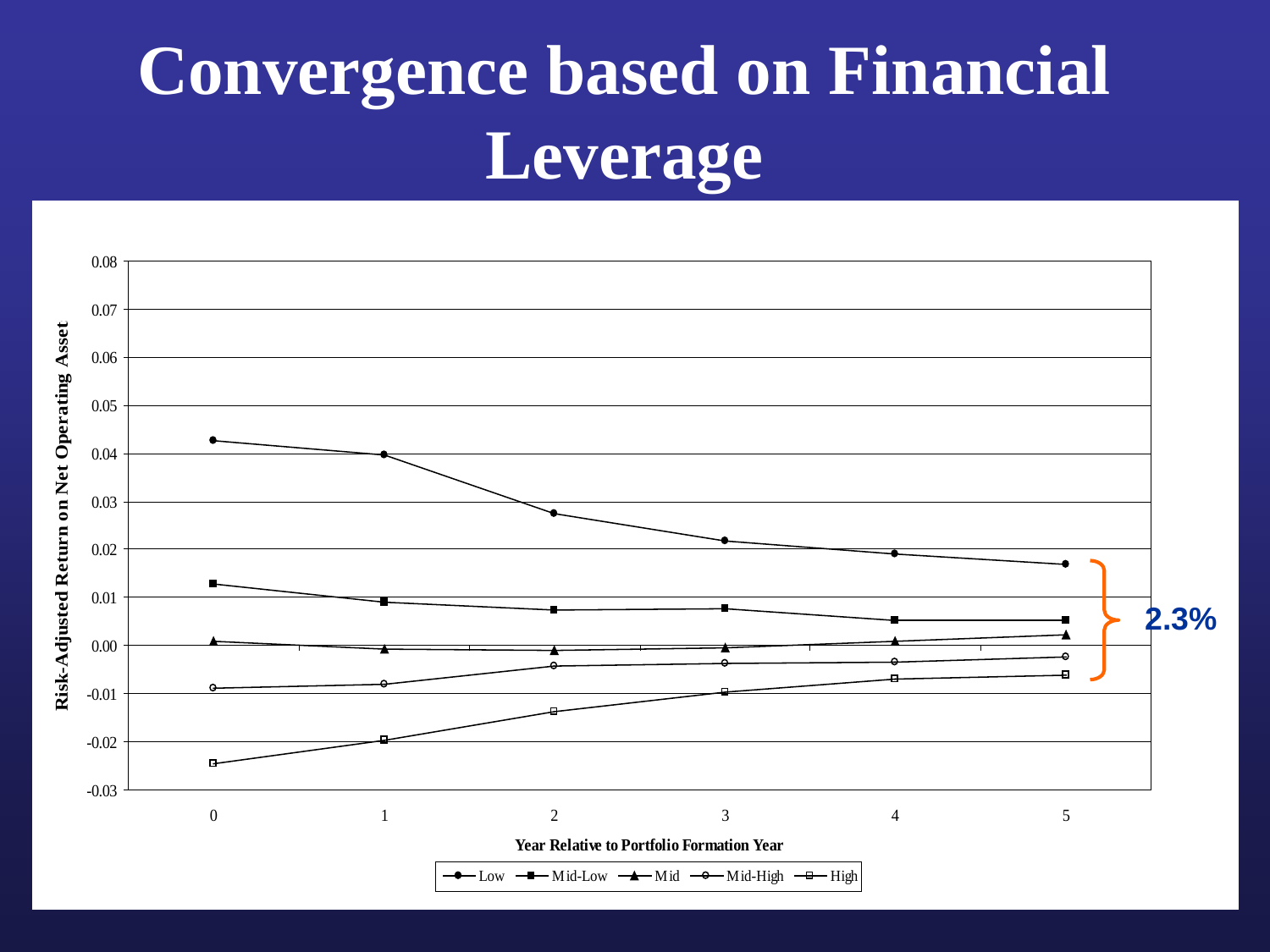# **Convergence based on Excess Funds**